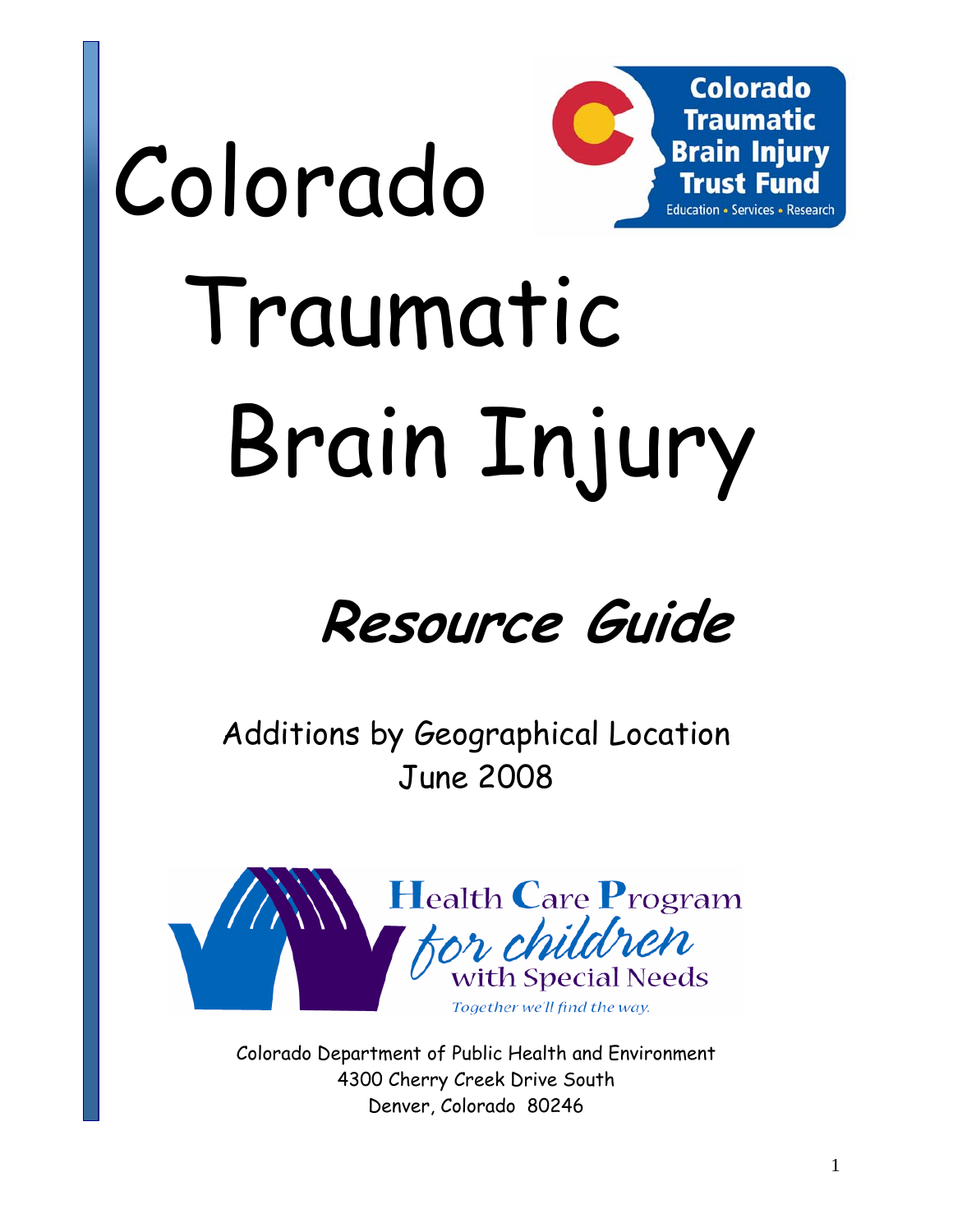# Table of Contents

| Section                        |           |
|--------------------------------|-----------|
| Geographical Areas of Colorado |           |
| Metro Denver                   | $1 - 6$   |
| Adams                          |           |
| Arapahoe                       |           |
| Denver                         |           |
| Douglas                        |           |
| Jefferson County               |           |
| Boulder                        | 7         |
| El Paso                        | $8 - 15$  |
| North Central                  | $16 - 18$ |
| Larimer and Weld               |           |
| North East                     | 19        |
| North West                     | 20        |
| Pueblo                         | 21        |
| South Central                  | 22        |
| South West                     | 23        |
| Western Slope                  | 24        |

The resources listed in this guide are available and not necessarily recommended by those who compiled the guide.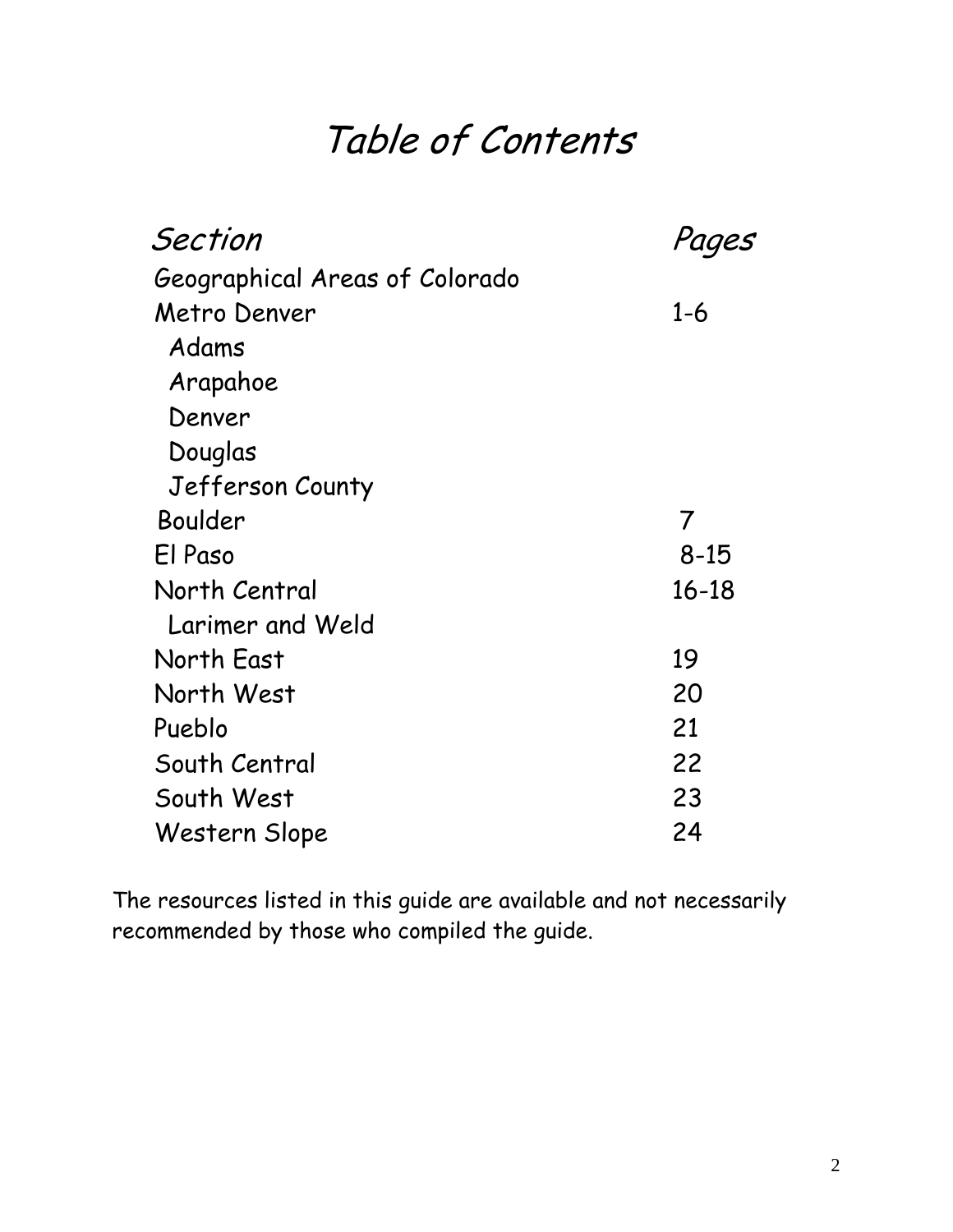# Metro Area Resources

Adams, Arapahoe, Boulder, Denver, Douglas, Jefferson County

#### **Craig Hospital**

<http://www.craighospital.org/> 3425 S. Clarkson St. Englewood, CO 80113 303-789-8000

Provides rehabilitation services to patients 16 or older

#### **Spalding Rehabilitation Hospital**

900 Potomac Street Aurora, CO 80011 303-367-1166

#### **Hellerstein & Brenner Vision Clinic**

7180 E. Orchard Rd., #103 Englewood, CO 80113 303-850-9499

#### **I Care Vision Center Dr. Elizabeth Orleans**

<http://www.icarevisioncenters.org/> 12075 E. 45<sup>th</sup> Ave, Suite 210 Denver, CO 80239 303-421-2424 303-371-2020

#### **North Park Vision Center Dr. Marcy Rose**

#### <http://www.northparkvision.com/>

10359 Federal Blvd, Suite 100 Westminster, CO 80260 303-469-7770

#### **Mental Health America of Colorado**

<http://www.mhacolorado.org/>

1385 S. Colorado Blvd, Suite 610 Denver, CO 80222 720-208-2223 1-800-456-3249

Provides one-on-one psychotherapy, group therapy, and support through informal conversations with clients. Health professionals are recruited and then volunteer their time. To access these services, you must already be a client at one of the 30 sites.

#### **Asian Pacific Development Center**

#### <http://www.apdc.org/>

Aurora 303-365-2959 Denver 303-393-0304 Colorado Springs 719-533-1301

Provides culturally proficient behavioral health care services, innovative community education, and health promotion. The only multi-human service, multi-ethnic agency in Colorado that serves the Asian American/Pacific Islander population. Provides community resources in the various human service systems by providing mental health services (Colorado licensed mental health clinic).

#### **Centus Counseling Center**

<http://www.centus.org/>

1385 S. Colorado Blvd, Suite 210 Denver, CO 80246 303-639-5240

#### **Maria Droste Services Counseling Center**

<http://www.mdscounseling.org/> 1355 S. Colorado Blvd, #C-100 Denver, CO 80222 303-756-9052

Serves family/caregivers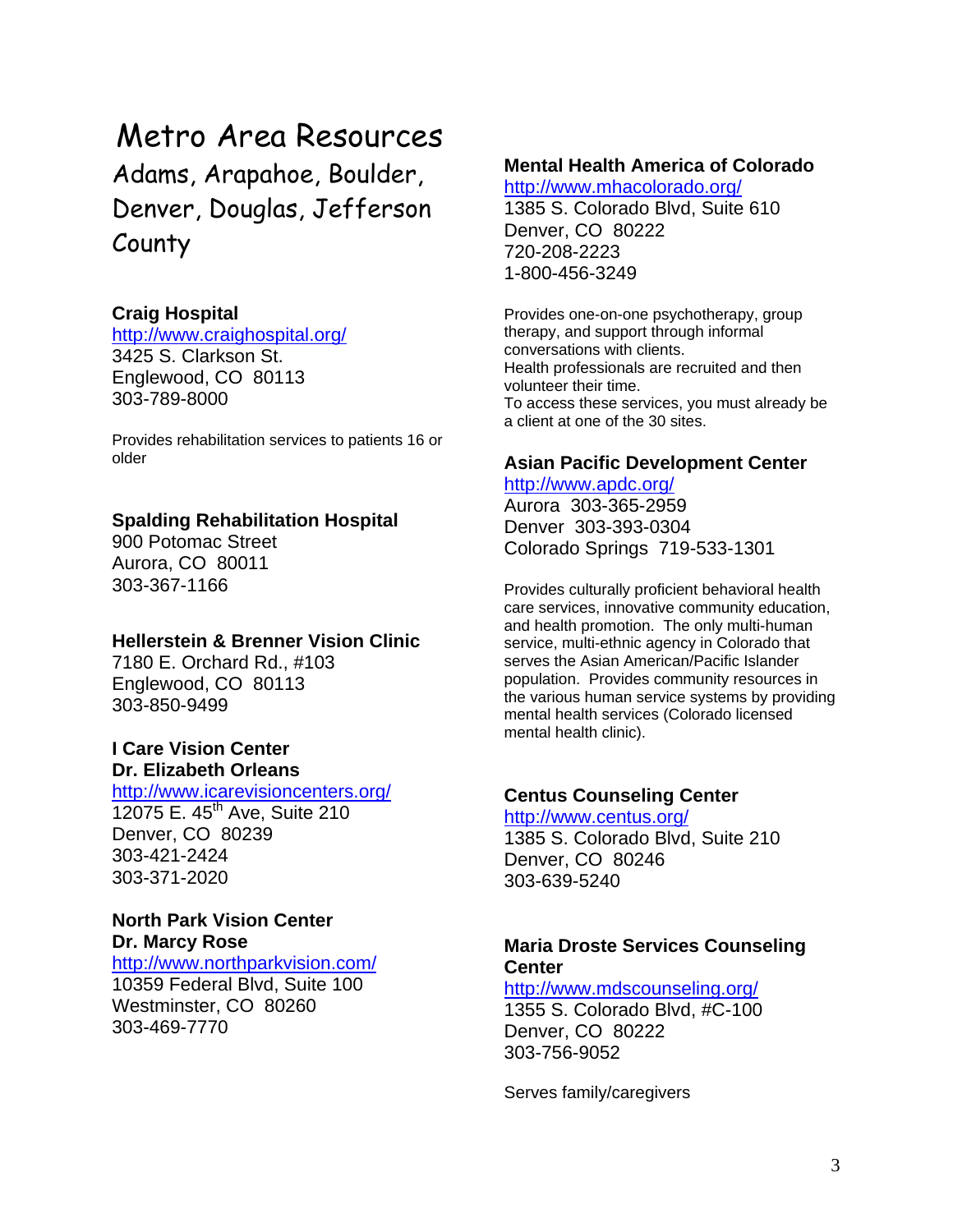#### **Mental Health America of Colorado**

<http://www.mhacolorado.org/>

1385 S. Colorado Blvd, Suite 610 Denver, CO 80222 720-208-2223 1-800-456-3249

Provides one-on-one psychotherapy, group therapy, and support through informal conversations with clients. Health professionals are recruited and then volunteer their time. To access these services, you must already be a client at one of the 30 sites.

#### **Neuro-Therapy Clinic P.C.**

#### <http://www.neurotherapyclinic.com/>

7800 East Orchard Road, Ste 340 Greenwood Village, CO 80111 303-741-4800

Specializes in mild head injuries

#### **Lynn C. Elliott, MA, LPC**

8774 Yates Dr., Ste 350 Westminster, CO 80031 303-430-4416

Has experience with TBI. Works with clients 19+.

Fee \$120 per session and will take some

insurance plans.

#### **Knippenberg, Patterson, & Associates**

<http://www.craigknippenberg.com/> 2833 S. Colorado Blvd #2445 Denver, CO 80222 303-756-4924

Serves TBI survivors (ages 4-29) with mild to moderate injuries and their siblings Provides frontal lobe training, social skills, and life management. Rates \$70 for 90-minute session Provides a sibling support group for siblings of children with special needs.

#### **Jeff Kupfer, PhD.**

#### [http://www.jeffkupfer.com](http://www.jeffkupfer.com/) 303-899-4020

Provides behavioral training on TBI and functional behavioral assessments. Works with clinical teams to help develop comprehensive treatment plans. Fees are \$175 per hour for clinical/behavioral therapy and assessment.

#### **Brain Injury Behavioral Services Scott La Point**

303-362-4545 Call for location information *Denver and surrounding areas* 

Provides home-based psychotherapy for TBI survivors. He is a TBI survivor. Accepts Medicaid and the Colorado TBI Trust Fund Program.

#### **Pamela Law, MS, MA, PC**

<http://www.pamelalaw.com/> 10465 Melody Drive, Ste 221 Northglenn, CO 80234 720-329-5019

Fifteen years experience in brain injury. Provides services in acute rehabilitation, out patient and long term care facilities.

#### **Gaye Lynn Schankweiler, LPC**

12995 Sheridan Blvd Broomfield, CO 80020 303-410-0244

Serves families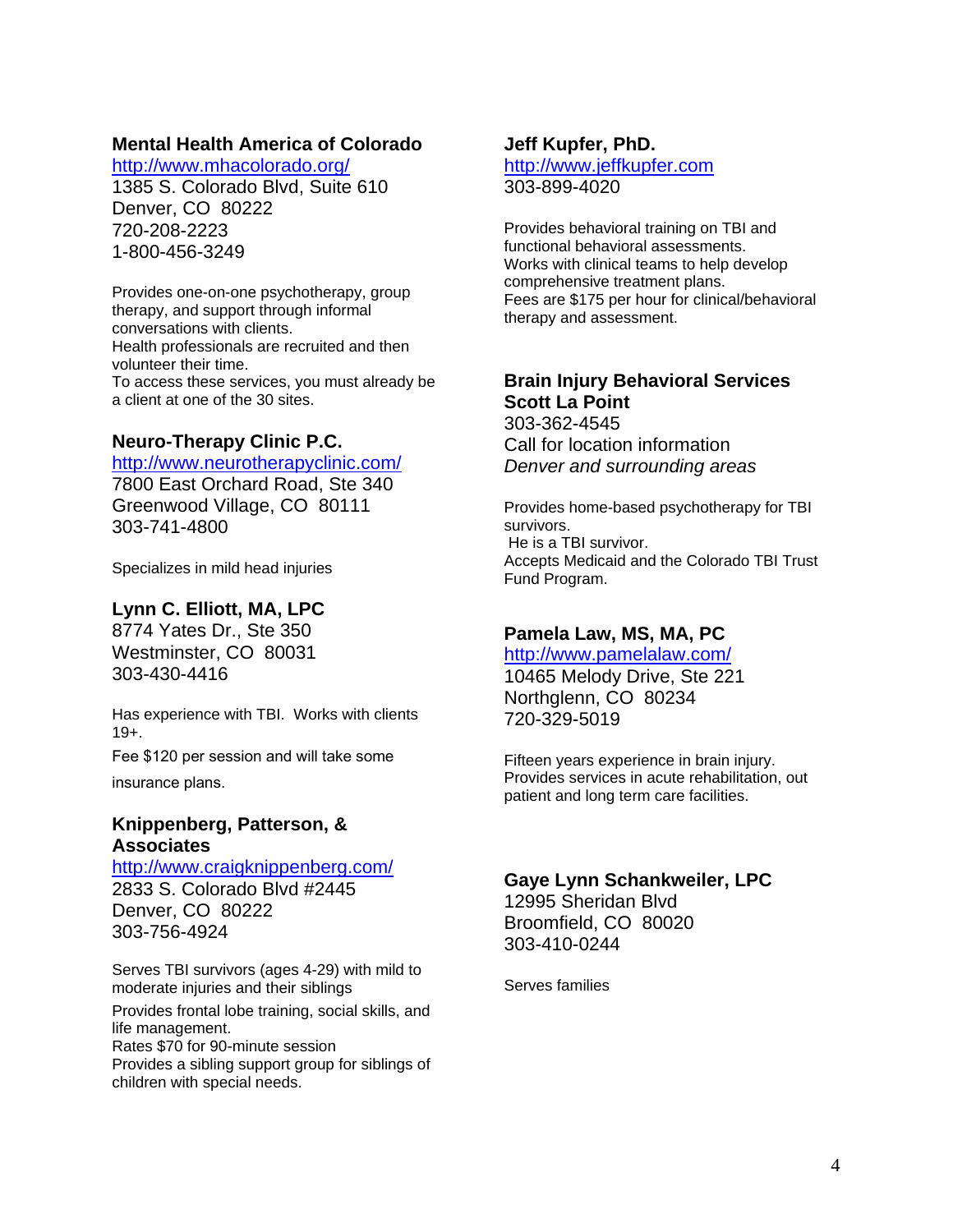#### **C. Blair Skinner Early Childhood Trauma Specialist**

700 Burbank St Broomfield, CO 80020 720-980-4034

Specializes in early childhood trauma, birth -12 yrs.

Helps parents understand the physiological stressors with various sorts of trauma. Accepts most insurance.

#### **PASCO**

Personal Assistive Services of Colorado 6015 West  $16<sup>th</sup>$  Ave Lakewood, CO 80214 303-233-3122

Provides services to children and adults with disabilities Assistance with activities of daily living Certified under Medicaid, Medicare, and HCBS. Does not serve children under age 4

#### **Professional Pediatric Home Care, Inc.**

8000 E. Prentice Ave B11 Greenwood Village, CO 80111 303-759-1342

Provides skilled nursing care for children. Serves children in a 50-mile radius of Denver.

#### **Help @ Home**

Health expertise by a licensed professional @ home, LLC [http://www.helpathome.net](http://www.helpathome.net/) Susan Steinhauser RN, BSN 303-234-9796

Provides personal assistance, private duty nursing in hospital or at home, assistance with medical appointments or air travel. Have had many years of pediatric experience.

#### **Colorado Department of Human Services**  1575 Sherman St

Denver, CO 80203 303-866-5981

#### **United Way Help Line**

18<sup>th</sup> Street Denver, CO 80211 303-433-8900 303-561-2256 [http://www.unitedwaydenver.org](http://www.unitedwaydenver.org/)

#### **Canine Partners of the Rockies (CaPR)**

<http://www.caninepartnersoftherockies.org/>

Denver, CO 80246 303-399-4575 Provides service dogs to mobility limited Colorado residents. Cost is \$3500. Requires cognitive ability to care for dog or responsible third party adult to assist recipient.

#### **Freedom Service Dogs**

#### <http://www.freedomservicedogs.org/> PO BOX 150217

Lakewood, CO 80215 Phone 303-922-6231

Dogs come from local shelters and are custom trained to assist people with disabilities and provide companionship. Children under 12 must have parent or other adult trained to handle the dog.

#### **Colorado Therapeutic Riding Center, Inc.\***

Carol Heiden 11968 Mineral Rd. Longmont, CO 80504 (303) 652-9131 *Serves 2 1/2 years+*  [director@ctrcinc.org](mailto:director@ctrcinc.org) \*NARHA Premier Accredited Center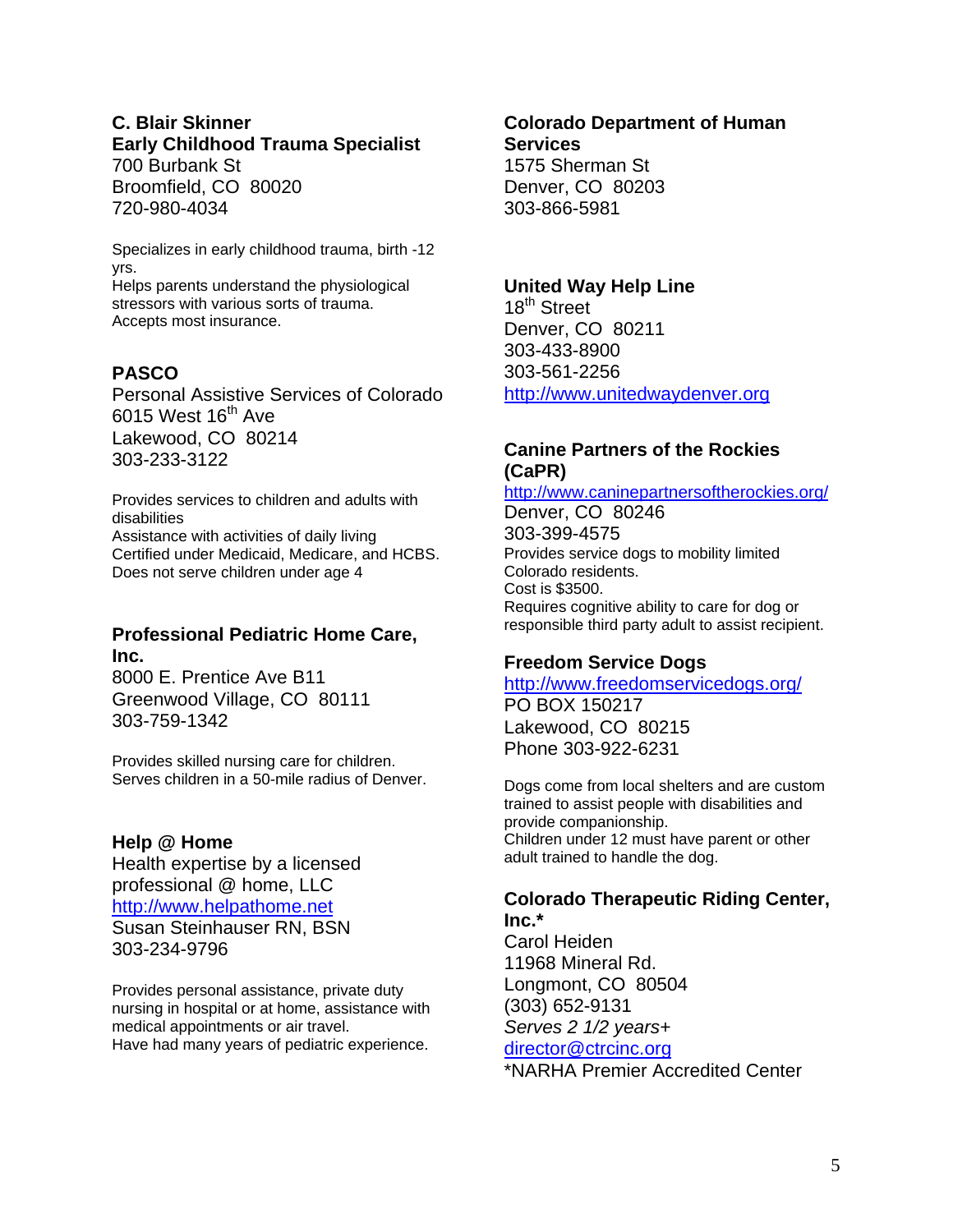#### **Praying Hands Ranches, Inc.**

Shirley Hanson 4825 E Daley Circle Parker, CO 80138-6029 303-841-4043 *Serves ages 2+*  [hansonphr@myawai.com](mailto:hansonphr@myawai.com) [prayinghandsranches.org](http://prayinghandsranches.org/)

#### **Rocky Mountain Riding Therapy**

Heather McLaughlin PO Box 909 Louisville, CO 80027 303- 494-1299 Serves all ages [hkmclaugh@hotmail.com](mailto:hkmclaugh@hotmail.com) [rmridingtherapy.org](http://rmridingtherapy.org/)

#### **Connections Therapeutic Riding Center**

Cathy Stecklein PO Box 3364 Englewood, CO 80115-3364 720-273-3659 [connections.trc@comcast.net](mailto:connections.trc@comcast.net) [connectionstrc.org](http://connectionstrc.org/)

Serves 18 months+

#### **Boots and Saddles Therapeutic Riding Center**

Christina Ecker 7193 S. Hwy 83 Franktown, CO 80116 303-688-1388 [bridlebit2@aol.com](mailto:bridlebit2@aol.com)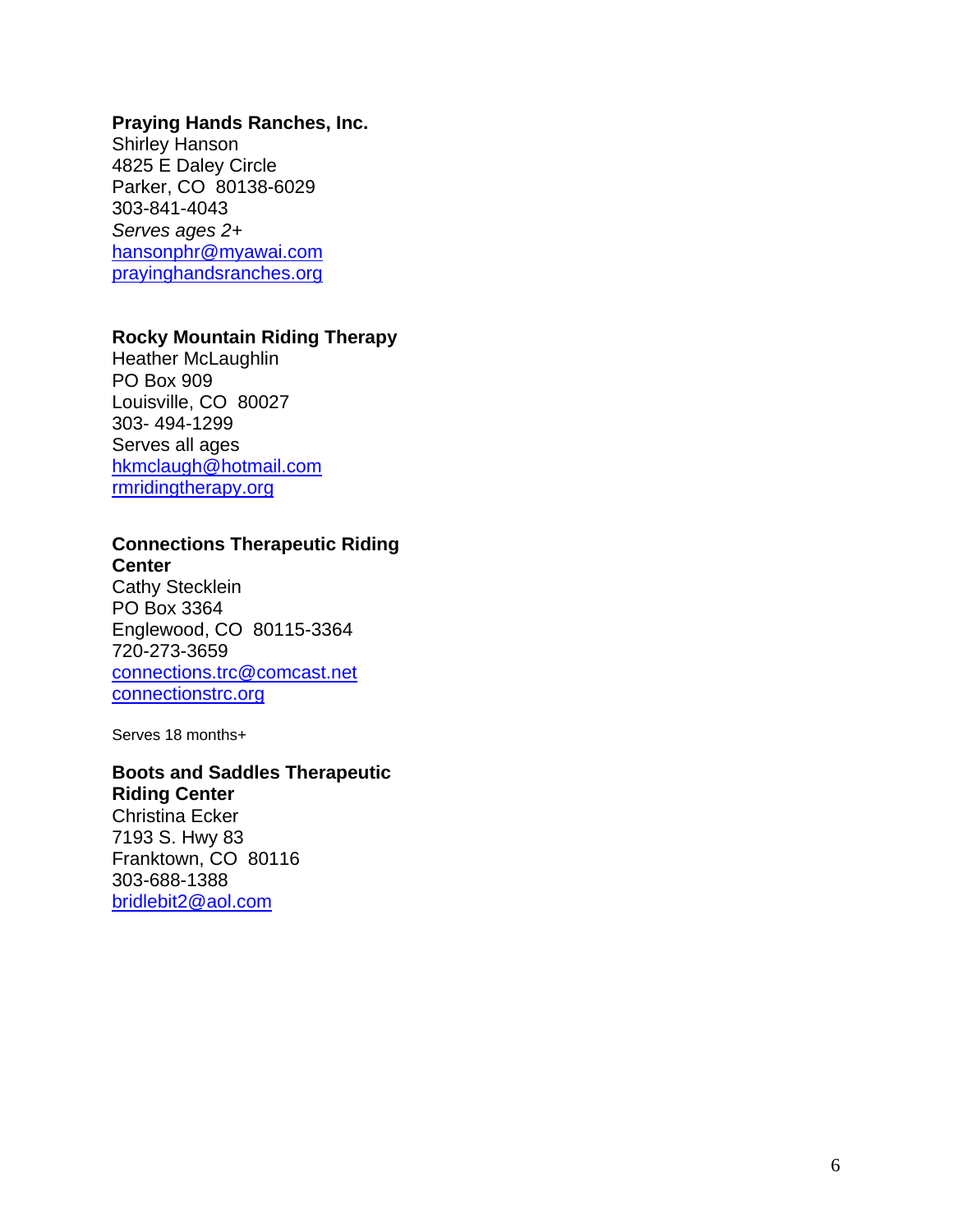# **BOULDER**

#### **The Brain Trust**

PO Box 1319 Boulder, CO 80306 303-484-2126 [http://www.the-brain-trust.org](http://www.the-brain-trust.org/) Mary Ann Keatley

Non profit organization providing emergency funds for goods and services for survivors of mild/moderate brain injury

#### **NeuroAgility Kerri Honaker, M.S., M.A., LPC**

<http://www.neuroagility.com/> 2501 Walnut St, Suite 205 Boulder, CO 80302 303-417-1797

Serves ages 7+ Provides qEEG (quantitative electroencephalograms) **Neurofeedback** Individual and family therapy Clinical psychiatry

#### **John Kirk, PsyD, LLC**

<http://www.drjohnkirk.com/> 2501 Walnut St, Suite 107 Boulder, CO 80302 Satellite office in Lakewood 303-915-0108

Provides comprehensive assessments, consultations, and intervention services. Trained in brain development, developmental psychology and medical complications that affect brain functioning. Accepts most insurance plans.

#### **Veronique Mead MD, MA**

Somatic Psychotherapist <http://www.veroniquemead.com/>

303-527-0551 Boulder, CO 80302 Facilitating Mind-Body Dialogue in Trauma, Pain, and Chronic Illness

Serves Parents and Adults

**Center for People with Disabilities**  948 North St #7 Boulder, CO 80304 303-442-8662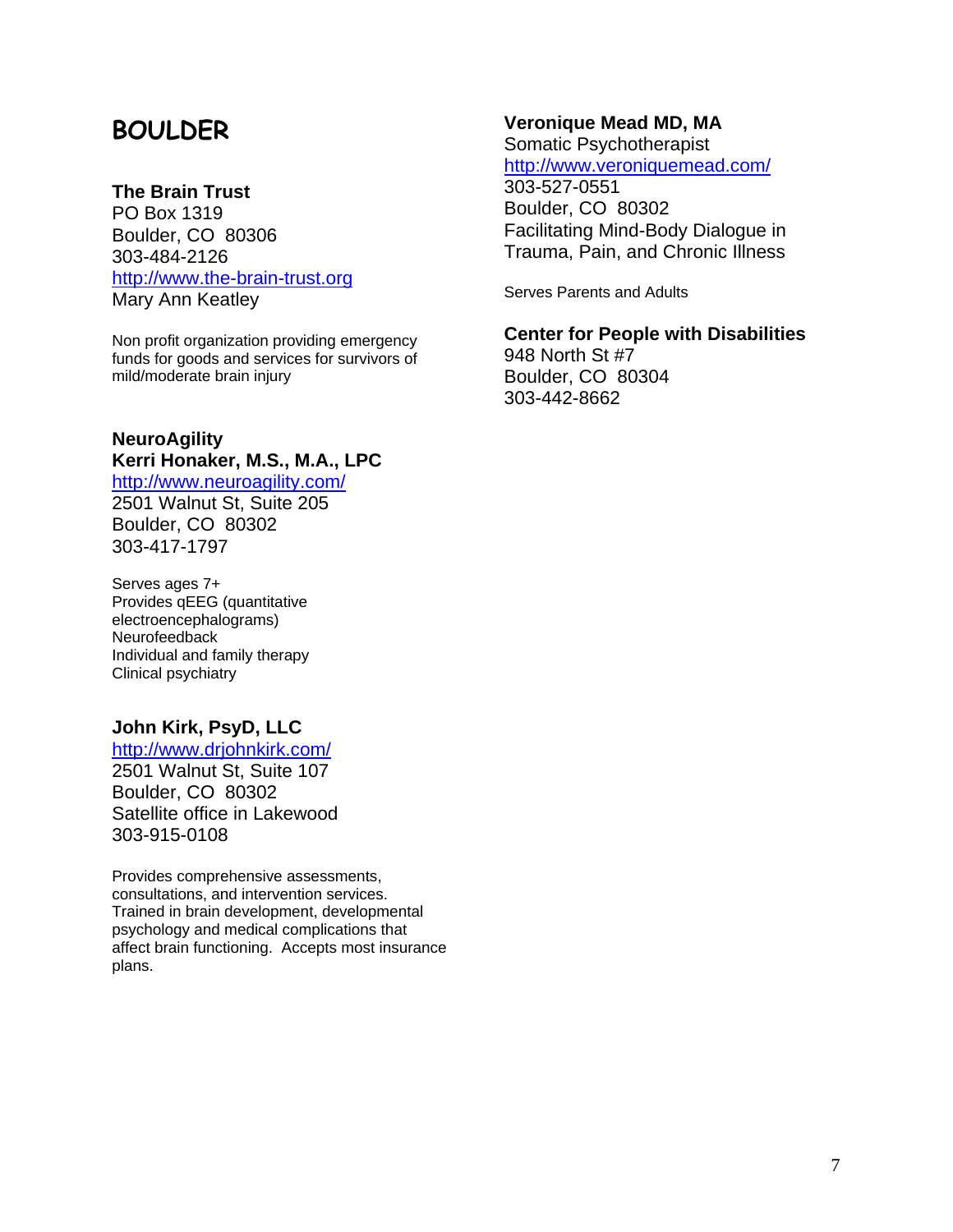# **El Paso**

#### **Colorado Springs Independence Center**

21 East Las Animas Colorado Springs, CO 80903 719-471-8181

#### **Penrose Hospital**

2222 N Nevada Ave Colorado Springs, CO 80907 719-596-3710

#### **Chapel Hills Vision Clinic Dr. Tom Wilson**

<http://www.chapelhillsvision.com/> 595 Chapel Hills Drive #103 Colorado Springs, CO 80920 719-599-5083

#### **The Resource Exchange (TRE)**

http:/[/www.tre.org](http://www.tre.org/) 418 S Weber Street Colorado Springs, CO 80903 719-380-1100 Community Center Board for El Paso and Teller Counties

#### **School to Work Alliance Program (SWAP)**

A transition service for disabled students.

Assists with employment through such areas as career exploration, job skills training, job shadows, training, apprenticeships and internships. Available in School Districts D2, D8, D11, D12, D20, D38, D49, D14 (Manitou Springs), RE-1 (Cripple Creek-Victor, RE-2 Woodland Park.

#### **Susan Gawey Apgar**

208 N Corona Street Colorado Springs, CO 80903 719-442-0415 A Speech and Language Pathologist who tutors children with brain injuries.

#### **Peak Parent Center**

#### [http://www.peakparent.org](http://www.peakparent.org/)

611 N Weber Street, Suite 200 Colorado Springs, CO 80903 719-531-9400 1-800-284-0251 (Hotline) Provides training, information, and technical assistance to families of children with special needs to advocate successfully for their children.

#### **The Arc Pikes Peak Region**

#### [http://www.thearcppr.org](http://www.thearcppr.org/)

12 N Meade Avenue Colorado Springs, CO 80909 719-471-4800 Provides advocacy, guardianship, and education for people with developmental disabilities.

#### **Division of Vocational Rehabilitation**

#### <http://www.cdhs.state.co.us/dvr>

110 Parkside Drive Colorado Springs, CO 80910 Phone: 719-635-3585 and 719-635- 0529 (TTY) Assists individuals whose disabilities result in barriers to employment through a variety of services to eligible individuals to help them achieve their employment goals. In addition to the main office.

Satellite locations: El Paso County Department of Human Services The Resource Exchange Pikes Peak Work Force Center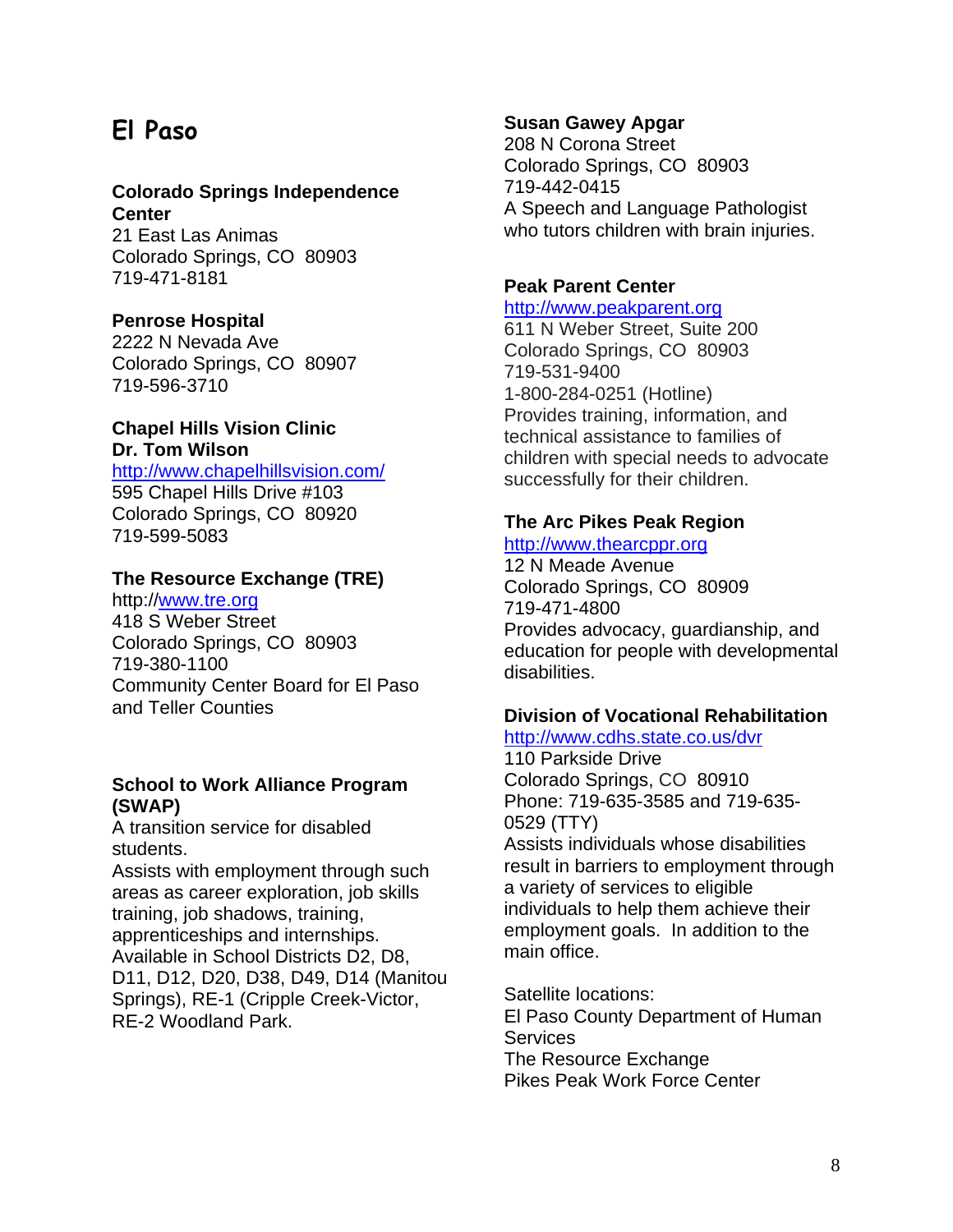#### **Memorial Hospital Rehabilitation Services**

[http://www.memorialhospital.com](http://www.memorialhospital.com/)

Provides both inpatient and outpatient services at several locations including both hospitals and various clinics including:

#### **Inpatient Locations: Memorial Hospital Central**

1400 E Boulder Street Colorado Springs, CO 80909 719-365-2777 (Inpatient)

#### **Memorial Hospital North**

4050 Briargate Parkway Colorado Springs, CO 80920 719-364-5000 (Main Operator)

**Pediatric Rehabilitation**  719-365-5422

**Outpatient Locations**: 8890 N Union, Suite 160

719-365-6411

175 S Union 719-365-5642

2020 W Colorado Ave 719-365-5742

415 Rockrimmon Blvd

719-365-6871

3662 Star Ranch Road

719-365-2821

2999 New Center Point

719-365-5842 400 W Midland Ave, Suite 100 Woodland Park , CO 719-687-3044

#### **Penrose/St. Francis Rehabilitation Services**

#### [http://www.penrosestfrancis.org](http://www.penrosestfrancis.org/)

Inpatient and outpatient facilities providing various types of therapies for conditions, including brain injury.

Locations are at:

#### **Penrose Hospital (Main)**

222 N Nevada Ave Colorado Springs, CO 80907

Capron Inpatient Rehabilitation Unit 719-776-5731

Center for Neuro and Trauma **Rehabilitation** 719-776-5731

Inpatient Rehabilitation Services (Acute Care Hospital) 719-776-5731

Outpatient Rehab Services 719-776-5200

#### **Pikes Peak Partnership**

#### <http://www.pppartnership.org/>

2377 N. Academy Blvd. Colorado Springs, CO 80909 719-633-4601

Private, local non-profit agency providing assistance with disability issues, appropriate referrals, transportation, and assistive equipment. Provide: Amblicab-Paratransit Services Durable Medical Equipment Loan Closet.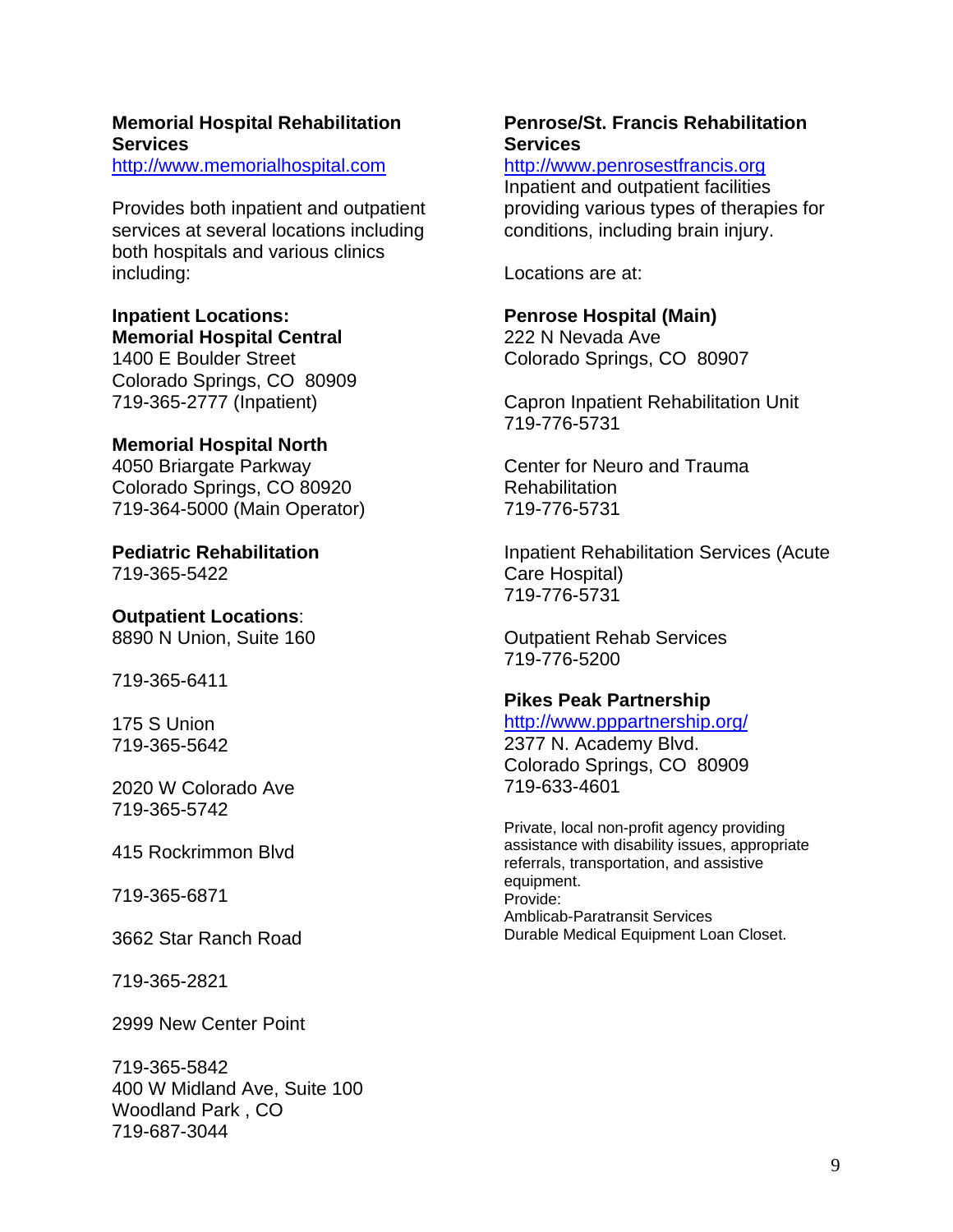#### **Support Groups Colorado Springs**

Penrose Hospital, Cancer Conference Rooms B&C 2222 North Nevada Avenue Colorado Springs, Colorado 80907 3rd Thursday of the month, August-May, 6:00-7:30pm Sally Layton 719-596-3710 Dennis Friesth 719-574-0089 Alicia McCall 719-573-4668 For adult survivors, family and friends.

#### **Colorado Springs Caregivers Support Group**

Penrose (Main) Hospital, Cafeteria 2222 N. Nevada Ave, Colorado Springs, Colorado 80907 Third Thursday of the month, September to June, 6:15 pm to 8 pm Connie Holland 719-495-7197 For caregivers and family.

#### **Headway Neuro Support Group**  Fargo's

2910 E. Platte Ave. Colorado Springs, Colorado 80909 Every Wednesday, 11:00 am - 1:00 pm Val Gardener 719-365-1264 For adult survivors and family members

#### **Colorado Springs Independence Center**

#### [http://www.csicindliving.org](http://www.csicindliving.org/)

21 East Las Animas Colorado Springs, CO 80903 719-471-8181 Brain Injury Support Group meets 2nd &  $4<sup>th</sup>$  Wednesdays, 11:00 am  $-$  12:30 pm. Federally certified independent living program that offers counseling, advocacy, transportation, home health, information, and referral to promote independent living for people with disabilities.

#### **Rocky Mountain Healthcare Services**  [http://www.rockymountainhealth.org](http://www.rockymountainhealth.org/)

Including:

#### **Rocky Mountain Options for Long-Term Care**

2812 E Bijou St Colorado Springs, CO 80909 719-457-0660 Home and community–based services for the disabled to avoid institutional placement.

#### **Rocky Mountain Brain Injury Services**

(Apply at the 2812 East Bijou Street location.) Including:

#### **The Lodge at Rocky Mountain**

Residential treatment center for adults with higher level needs. Located near the intersection of Fountain Blvd and Union Blvd in Colorado Springs.

#### **Columbine House, Spruce House & Soaring House**

Three residential homes in Colorado Springs.

#### **Arcadia Apartments**

Provides housing with supportive services for clients who do not need 24 hour supervision.

#### **Day Clinic**

Independent living skills and therapeutic activities.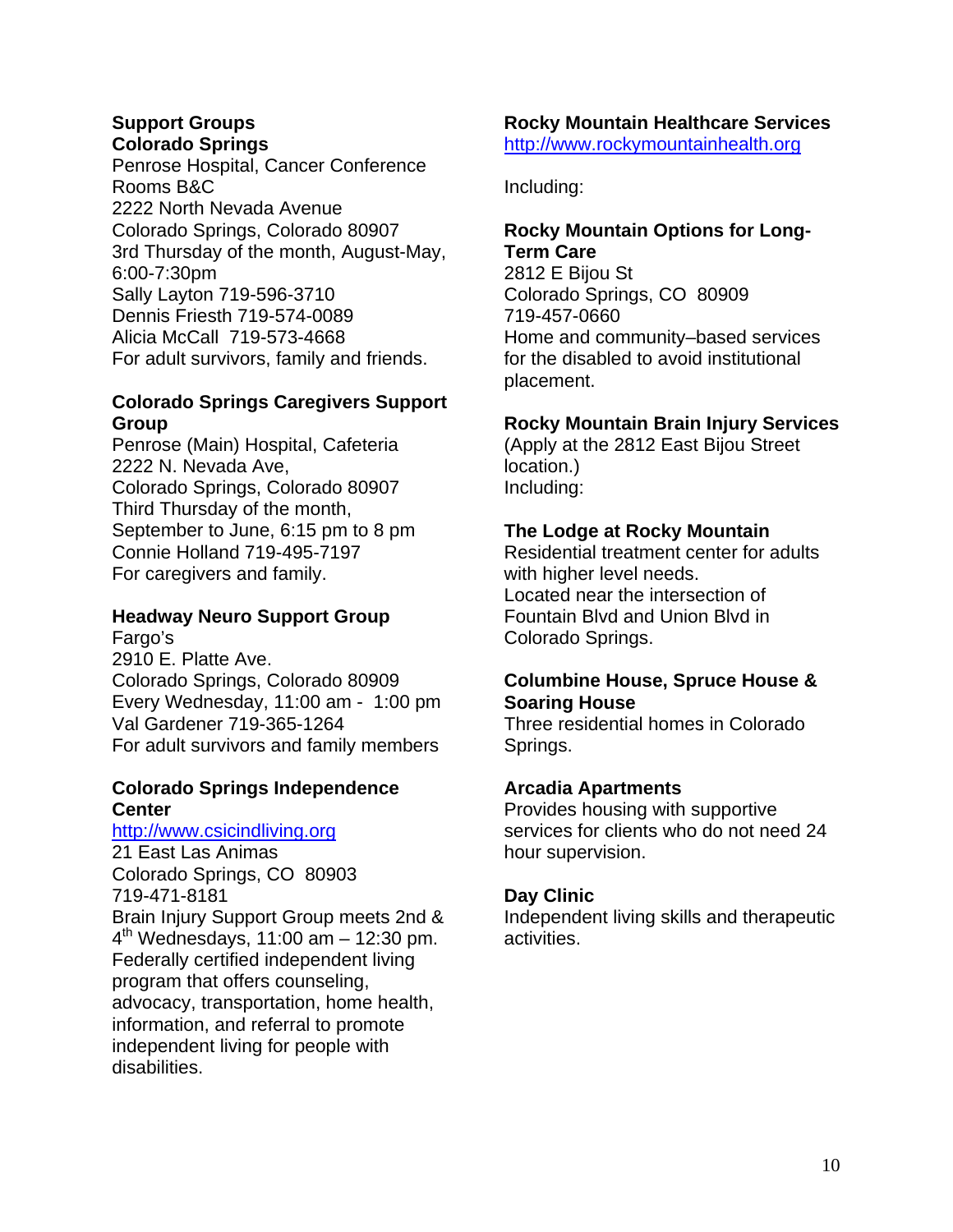#### **Pikes Peak Community College**

[http://www.ppcc.edu/StudentServices?A](http://www.ppcc.edu/StudentServices?AccommodativeServicesAndInstructionSupport/) [ccommodativeServicesAndInstructionSu](http://www.ppcc.edu/StudentServices?AccommodativeServicesAndInstructionSupport/) [pport/](http://www.ppcc.edu/StudentServices?AccommodativeServicesAndInstructionSupport/)

Office of Accommodative Services and Instructional Support (OASIS) 5675 S Academy Blvd Colorado Springs, CO 80906 719-502-3333 V/TTY 1-800-456-6847 Provides services and accommodations for students with documented disabilities.

#### **Colorado College**

[http://www.coloradocollege.edu/learning](http://www.coloradocollege.edu/learningcommons/academicsupport/disability.asp) [commons/academicsupport/disability.as](http://www.coloradocollege.edu/learningcommons/academicsupport/disability.asp)

[p](http://www.coloradocollege.edu/learningcommons/academicsupport/disability.asp)

Disability Services 14 E Cache La Poudre Colorado Springs, CO 80903 719-227-8285 Provide services and accommodations for students with documented disabilities.

#### **University of Colorado at Colorado Springs**

[http://www.uccs.edu/~dservice/index.ht](http://www.uccs.edu/%7Edservice/index.htm) [m](http://www.uccs.edu/%7Edservice/index.htm)

Disability Services 1420 Austin Bluffs Parkway Main Hall Room 105 Colorado Springs, CO 80933 719-262-3354 V/TTY Provides services and accommodations for students with documented disabilities.

#### **AbleLink Technologies**

[http://www.ablelinktech.com](http://www.ablelinktech.com/)

618 N Nevada Ave Colorado Springs, CO 80903 719-592-0347 A research and development company that provides assistive technology for people with intellectual and cognitive disabilities.

#### **Goodwill Industries of Colorado Springs**

[http://www.goodwill-colosprings.org](http://www.goodwill-colosprings.org/)

2320 W Colorado Ave PO Box 6300 Colorado Springs, CO 80934 719-635-4483 Offers employment assistance for people with disabilities including job counseling, classes, placement, and supportive employment.

#### **REM Colorado Brain Injury Services**

[http://www.mentorabi.com/welcome.asp](http://www.mentorabi.com/welcome.aspx) [x](http://www.mentorabi.com/welcome.aspx)

4815 List Drive, Suite 111 Colorado Springs, CO 80919 719-278-3700 Provides neuro-rehabilitation, neurobehavioral, supportive living and respite programs.

#### **MasterDrive**

#### [http://www.masterdrive.com](http://www.masterdrive.com/)

3280 West Woodmen Rd, Suite 100 Colorado Springs, CO 80920 719-260-0999 A driver education program that also works with special needs and rehab individuals.

#### **Joel T. Junker MA, Ltd**

611 N Weber Street, Suite 302 Colorado Springs, CO 80903 719-578-8664 Offers individual and family counseling, including TBI cases.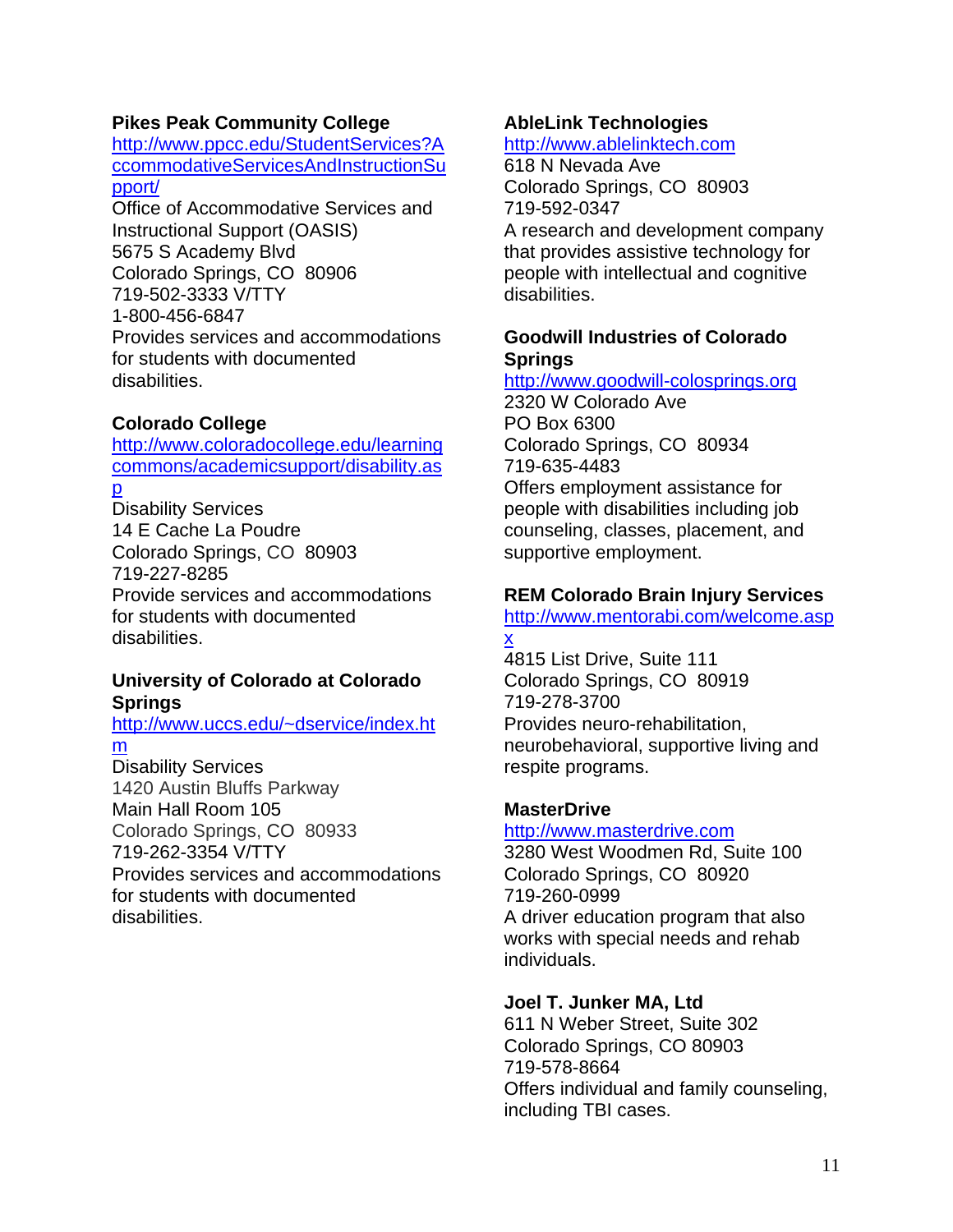#### **Pikes Peak Mental Health Center** -

#### [www.ppmhc.org](http://www.ppmhc.org/)

Administration - Phoenix Tower 2864 South Circle Drive, Suite 620 Colorado Springs, Colorado 80906 719 572-6330 (Call Center for information/appointments) 719-635-7000 (Crisis Line) Provides comprehensive mental health services including inpatient, outpatient, and substance abuse.

#### **Cedar Springs Behavioral Health System**

#### [http://www.psysolutions.com/facilities/ce](http://www.psysolutions.com/facilities/cedarsprings) **[darsprings](http://www.psysolutions.com/facilities/cedarsprings)**

2135 Southgate Rd Colorado Springs, CO 80906 719-633-4114 A member of the Psychiatric Solutions Network. Inpatient care for adults and children Outpatient psychiatric and substance abuse treatment Day treatment program for students with special education needs.

#### **Empower Colorado**

[http://www.empowercolorado.com](http://www.empowercolorado.com/)

2200 South Jasmine Street Denver, Colorado 80230 1-866-213-4631 Offers support, education, advocacy and resources to families of children and youth with mental health challenges.

#### **Colorado Springs Empower Support Group**

1785 N Academy Blvd, Ste 127 Colorado Springs, CO 80909

Meets the 2nd Saturday of each month from 9 am to 11 am Free childcare is available. Contact Crystal Morris [empowercolorado@yahoo.com](mailto:empowercolorado@yahoo.com) 719-559-7679

#### **James Evans, PhD, P.C.**

402 W. Bijou, Suite C Colorado Springs, CO 80905 719-520-1102

4117 N. Elizabeth Pueblo, CO 81008 719-545-0788

Provides evaluation and treatment to adults and children with TBI. Does not accept Medicaid, but does accept other plans. Cost for a full neuropsychological evaluation, \$600 to \$2,000. Treatment costs, \$85/visit.

#### **Gray Neuropsychology Associates, P.C.**

#### <http://www.grayneuro.com/>

6270 Lehman Dr, Suite 200C Colorado Springs, CO 80918 719-487-1760

Provides pediatric neuropsychological evaluations Parent consultations Neurofeedback Fee is \$125/hour for evaluations, \$110 /hr for Neurofeedback.

## **Julie Braukhoff, LPC**

524 N Tejon Street Colorado Springs, CO 80903 719-635-0204

#### **Center for Disabilities**

Larry Williams 1304 Berkley Ave Pueblo, CO 81004 719-546-1271 719-546-1374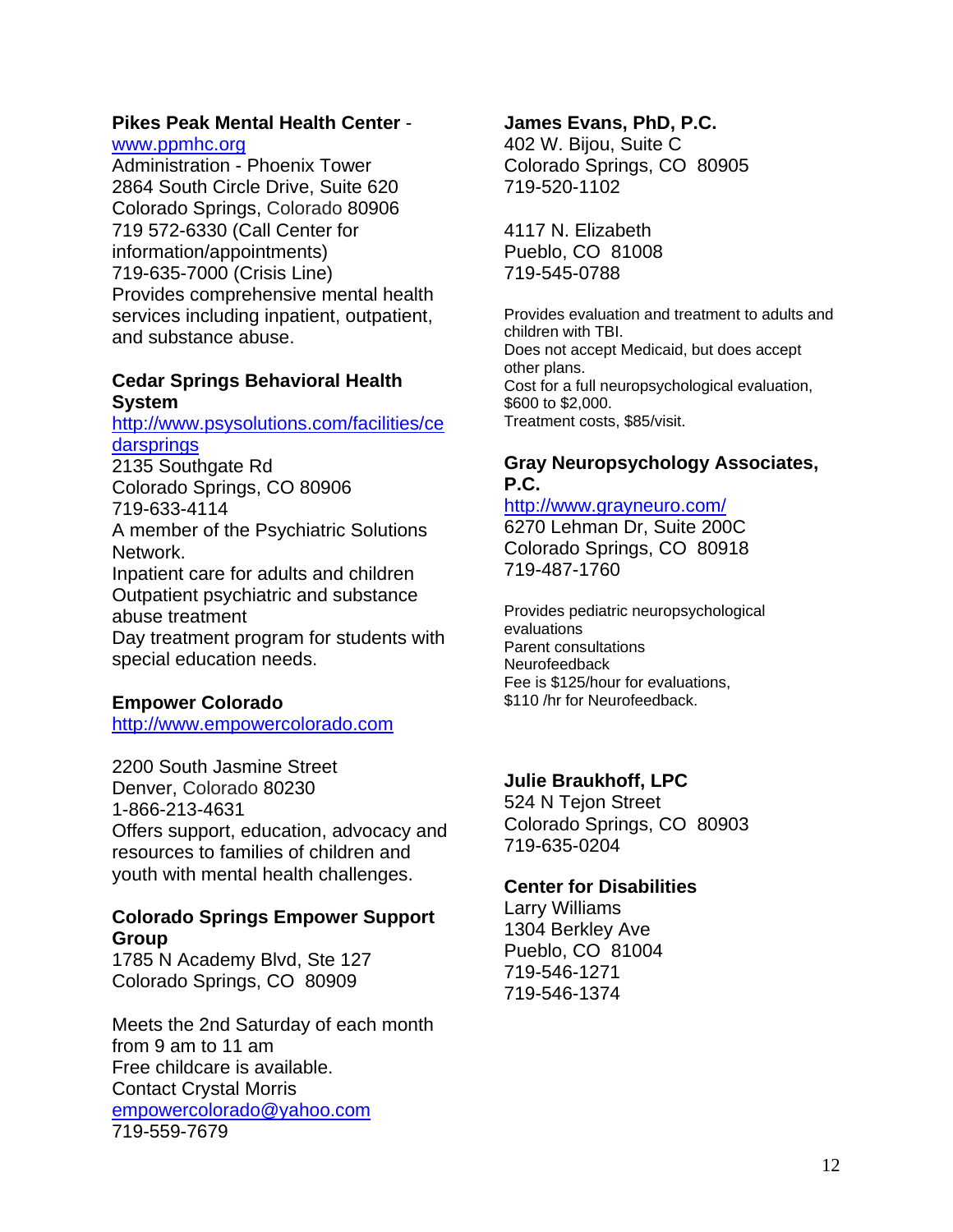#### **Pikes Peak Therapeutic Riding Center**

#### [http://www.pptrc.org](http://www.pptrc.org/)

13620 Hallelujah Trail Elbert, CO 80106 719-495-3908 Offers therapeutic riding services such as sports riding, hippotherapy, and group classes.

#### **City of Colorado Springs Therapeutic Recreation Program** -

#### <http://www.springsgov.com/index.asp>

1315 East Pikes Peak Ave Colorado Springs, CO 80909 719-385-6958 719-385-6964 Provides recreational opportunities for adults and children with disabilities.

#### **YMCA of the Pikes Peak Region**

[http://www.ppymca.org](http://www.ppymca.org/)

Downtown Center – Metro Offices 207 North Nevada Avenue Colorado Springs, CO 80903 719-473-9622 Offers several programs suitable for special needs families including aquatics, sports, after school care, and day camps. Several metro locations in addition to the downtown center.

#### **Zach's Place**

[http://www.sksfcolorado.org](http://www.sksfcolorado.org/) 741 East Cache La Poudre Colorado Springs, CO 80903 719-329-1717 Provides respite care for children ages 5 to 21 years with disabilities Offers active, structured and free play and teaches life skills and socialization skills.

#### **Break Time** – <http://www.tre.org/services>

418 S Weber St Colorado Springs, CO 80903 719-380-1100, ext. 6461 Provides respite to children with special needs ages 3 months to 21 years and their siblings. One Saturday or more per month from 4-9 pm. Cost: \$5 donation per family.

#### **Social Security Administration**

[http://www.ssa.gov](http://www.ssa.gov/) 1049 N Academy Blvd Colorado Springs, CO 80909 719-574-9279 719-597-2770 (TTY) 1-800-772-1213 (National Toll-Free Number) Federally funded financial assistance programs for children and adults with

#### **El Paso County Department of Human Services**

#### [http://www.dhs.elpaso.com](http://www.dhs.elpaso.com/)

105 N Spruce St & 17 N Spruce St Colorado Springs, CO 80905 719-636-0000 Sate funded financial assistance and insurance programs for children and adults. Satellite offices include:

#### **Sandcreek Office**

disabilities.

1655 S Murray St Colorado Springs, CO 80916 719-667-2779

#### **Lorraine Office**

301 E Iowa Ave Fountain, CO 80817 719-444-8303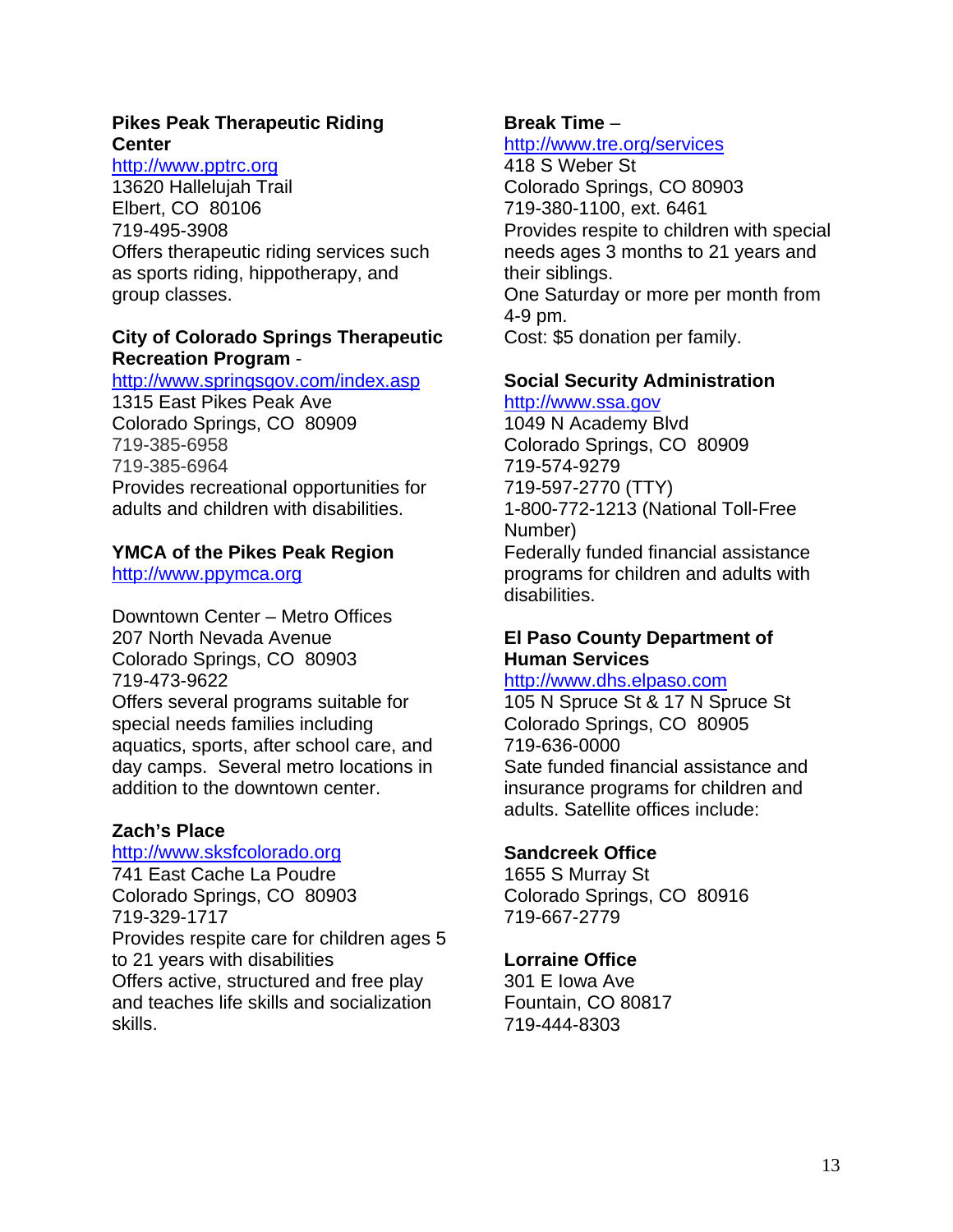#### **Mountain Metro Transit**

#### <http://www.springsgov.com/indes.asp>

1015 Transit Dr Colorado Springs, CO 80903 719-385-RIDE (7433) Public transportation system that serves the city of Colorado Springs and the Pikes Peak Region.

# Includes

# **Metro Mobility**

719-392-2396

Curb-to-curb ADA Para transit service. Also includes a free downtown shuttle service, carpool information and the Front Range Express (FREX) service to/from Monument, Castle Rock and Denver.

#### **Amblicab**

#### [http://www.pppartnership.org/amblicab.h](http://www.pppartnership.org/amblicab.htm) [tm](http://www.pppartnership.org/amblicab.htm)

Pikes Peak Partnership 2377 N Academy Blvd Colorado Springs, CO 80909

719-633-4601

Door-through-door transportation services as needed for ages 18 and up in Colorado Springs and Manitou Springs.

Some people may qualify for reduced rates.

ADA certification required.

The picture ID one receives upon approval for Metro Mobility services, is also good for Amblicab transportation.

#### **Canine Companions for Independence**

<http://www.caninecompanions.org/>

### [http://www.caninecompanions.org/color](http://www.caninecompanions.org/colorado/index.html)

[ado/index.html](http://www.caninecompanions.org/colorado/index.html) (Colorado satellite office)

CCI Colorado Office 1045-P Garden of the Gods Rd Colorado Springs, CO 80907 719-260-6151 303-462-4646

#### Service Dogs

Provides highly trained animals to recipients who have completed training in handling skills. Must be 15 years old to apply.

#### Skilled Companion Program

Provides animals to recipients (5 years and older) assisted by an additional person who learns handling skills based on recipient's abilities.

#### **Colorado Lions Camp-Woodland Park, CO**

<http://www.coloradolionscamp.org/> PO Box 9043 Woodland Park, CO 80866 Phone 719-687-2087

Ages 8+

For children age 8+ with a mild traumatic brain injury. Activities include horseback riding, camping, swimming, fishing, and hiking.<br>Scholarships are available from the Lions Club of Colorado.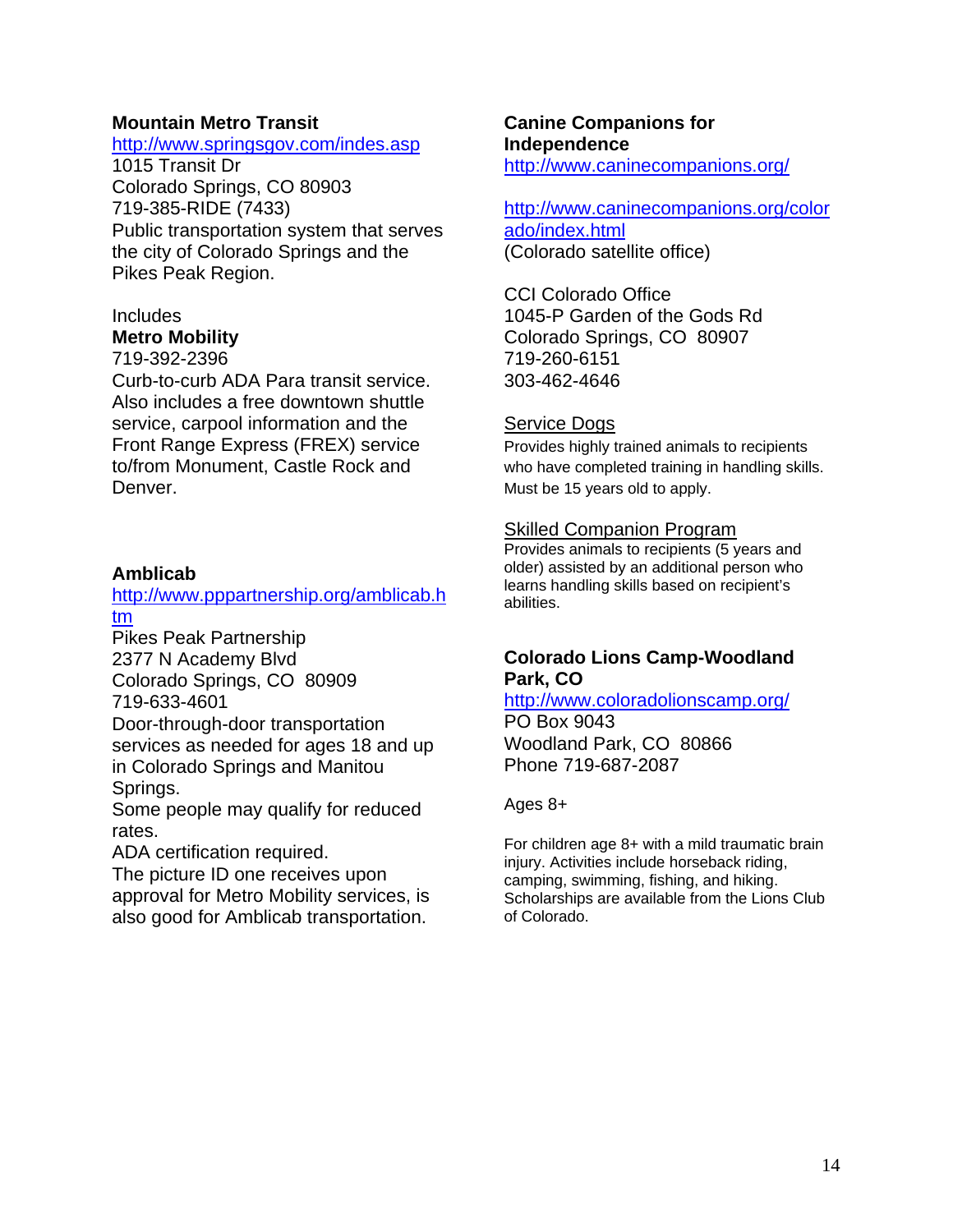#### **Pikes Peak Therapeutic Riding Center\***

Cori Fierkens 13620 Halleluiah Trail Elbert, CO 80106 719-495-3908 [pptrc@pptrc.org](mailto:pptrc@pptrc.org)

#### [pptrc.org](http://pptrc.org/)

Serves ages 2+ \*NARHA Premier Accredited Center

## **Pine Creek Foundation DBA: High**

**Point Academy**  Julie Conrique PO Box 2885 Monument, CO 80132-2885 (303) 663-8424 [PCFinfo@pinecreekfoundation.org](mailto:highpointacademy@pinecreekfoundation.org) [pinecreekfoundation.org](http://pinecreekfoundation.org/)

#### **Amblicab**

A service of Pikes Peak Partnership 2377 N Academy Blvd Colorado Springs, CO 80909 719-633-4677 <http://www.pppartnership.org/>

Offers door-through-door transportation services within Colorado Springs and Manitou Springs, including Rockrimmon and Briargate, for people with physical disabilities who are unable to use public transportation. Fee is \$2 each way. Personal aides, parents, and service animals may accompany rider at no additional charge.

#### **Support Groups Colorado Springs**

Penrose Hospital 2222 N Nevada Ave Colorado Springs, CO 80907 Cancer Conference Rooms B&C 3rd Thursday of the month August-May 6-7:30 pm Sally Layton 719-596-3710 Dennis Friesth 719-574-0089 Alicia McCall 719-573-4668

# Fargo's

2910 E Platte Ave Colorado Springs, CO 80909 Every Wednesday, 11:00 am-1 pm Val Gardener 719-365-1264

For adult survivors & family members

**Colorado Springs– Headway** 

For adult survivors, family & friends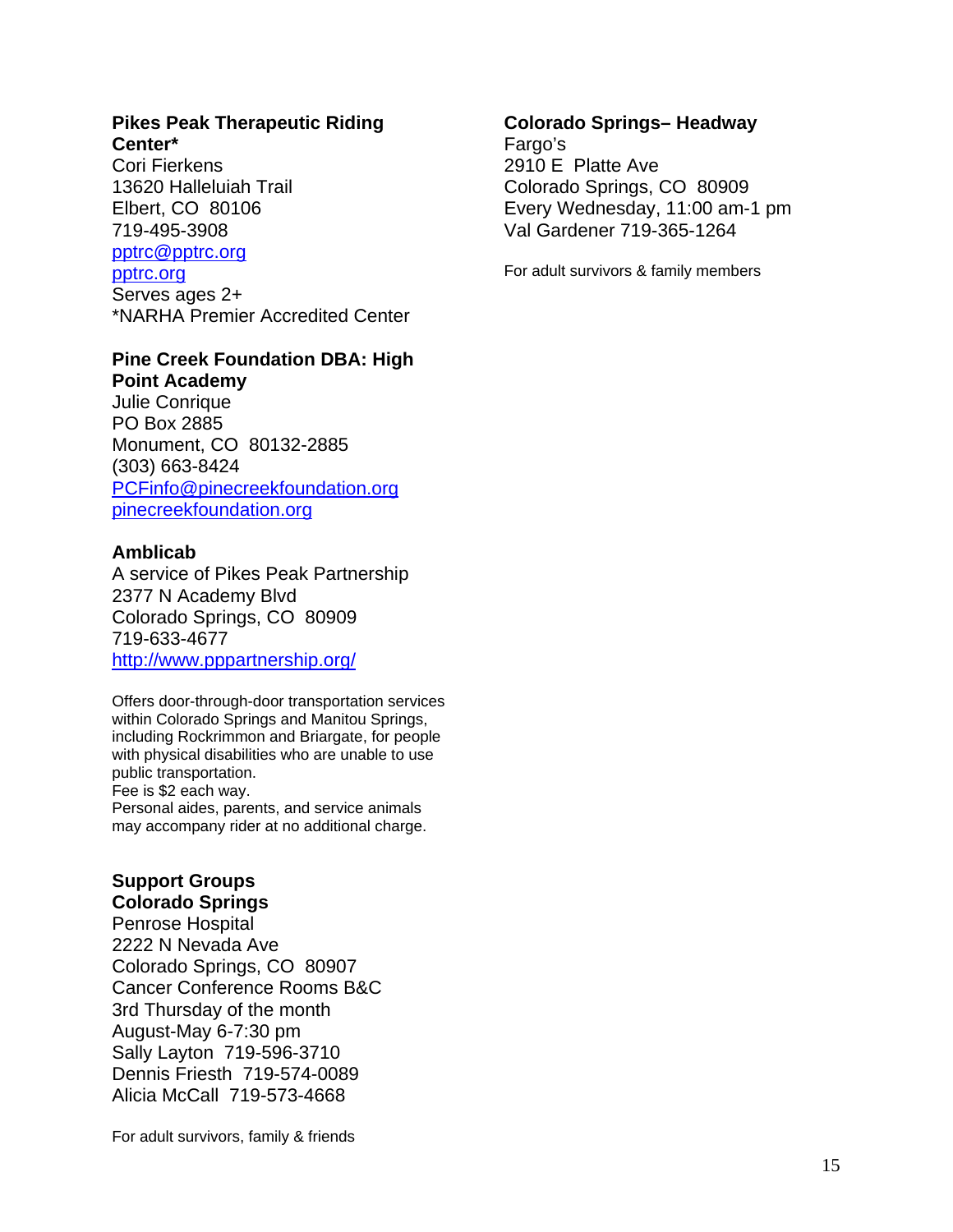# **North Central**

#### **Northern Colorado Medical Center**

Greeley, CO 80631 970-330-5326

#### **Connections for Independent Living**  1024  $9^{th}$  Ave, #E Greeley, CO 80631 970-352-8682

#### **Disabled Resource Center**  424 Pine St, #101 Fort Collins, CO 80524

970-482-2700

#### **Disabled Resource Center**

640 E Eisenhower Blvd Loveland, CO 80534 970-667-0816

#### **Rand-Scot Incorporated**

#### <http://www.easypivot.com/>

401 Linden Center Dr Fort Collins, CO 80524 970-484-7967 1-800-467-7967

Sells products such as BBD cushions, mattress overlays, easy pivot lifts, and Saratogo cycles.

#### **Swift Ponds-Northern Colorado**

[http://web.mac.com/chaseswift/iWeb/swi](http://web.mac.com/chaseswift/iWeb/swiftponds/Home.html) [ftponds/Home.html](http://web.mac.com/chaseswift/iWeb/swiftponds/Home.html)

Located between Fort Collins and Windsor, along I-25

Provides a wheelchair-accessible place for fishing, hunting, camping. Not open to the public but to youth groups and non-profit organizations to introduce kids to outdoors.

#### **Hearts & Horses Inc.**

JoAnn Haussler PO Box 2675 Loveland, CO 80539 970-663-4200 [handhexecdir@frii.com](mailto:handhexecdir@frii.com) [heartsandhorses.org](http://heartsandhorses.org/) Serves ages 2+

#### **Front Range Exceptional**

**Equestrians\*** Sherry Butler P O Box 272452 Fort Collins, CO 80527 970-221-0646 [ridewithfree@yahoo.com](mailto:ridewithfree@yahoo.com) [ridewithfree.org](http://ridewithfree.org/) \*NARHA Premier Accredited Center

#### **Miracle Mount EP Therapeutic Riding Center**

Kay Rosenthal 690 Pinewood Dr Suite A Estes Park, CO 80517 970-586-3472 [EPLTR@aol.com](mailto:EPLTR@aol.com) [optionsforhealthyliving.org](http://optionsforhealthyliving.org/) Follow link to therapeutic riding

#### **Larimer Center for Mental Health**

Children and Family Services 2001 S. Shields, Bldg K Fort Collins, CO 80526 **(970) 494-4200** 

#### [www.larimercenter.org](http://www.larimercenter.org/)

Mental health therapy services for children and their families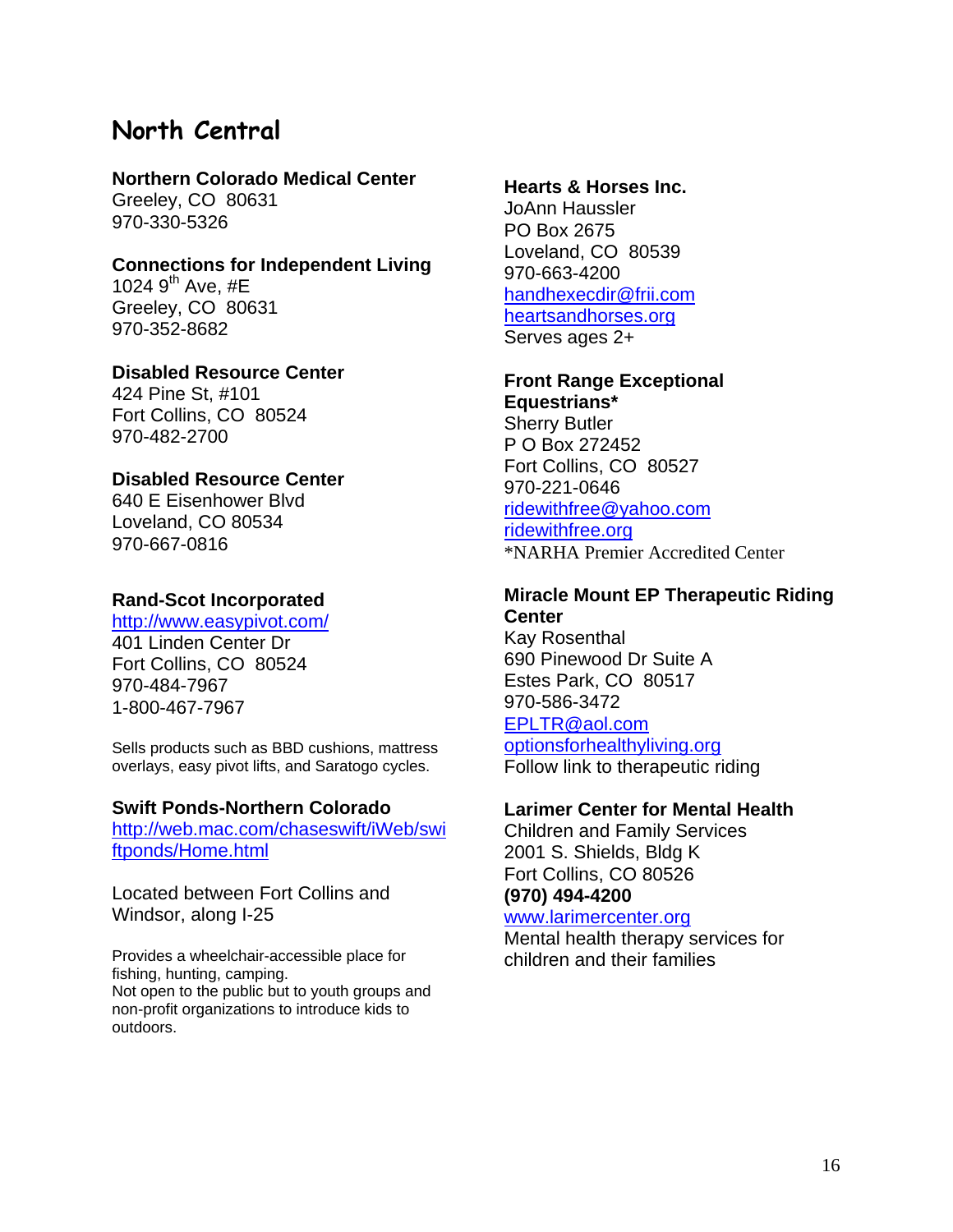#### **United Way/211**

424 Pine St. Fort Collins, CO 80524 211 or (970) 407-7066 MF 8am 8pm, Sat 9am5pm [www.uwaylc.org](http://www.uwaylc.org/)

Provides information and referral services for multiple agencies and services throughout Larimer County

Larimer County Department of Human **Services** 1501 Blue Spruce Dr. Fort Collins, CO 80524 (970) 498-6300

#### **Dial-A-Ride**

6570 Portner Rd Fort Collins, CO 80525 Reservations & General Information 970-224-6066 Door-to-door Para transit service for individuals who cannot use Transfort (fixed bus route system). Effective January 2, 2007, Ft Collins modified Dial-A-Ride service to align with the minimum service requirements of the American's with Disabilities Act of 1990 (ADA). The ADA requires entities that provide fixed route bus service to provide complementary Para transit service to persons who have a disability that prevents them from being able to use the fixed route bus service.

#### **Family Advocacy ARC of Larimer County**  970-204-1045

All local ARC chapters provide information and referrals to local resources. Their goal is to help people with disabilities and their families become knowledgeable about disabilities and the services and supports that are available.

#### DREAM (Day by day Respite, Education

& Advocacy for Mental Health) 3800 Automation Way Ste 200A Fort Collins, CO 80525 970-226-4058 Assists with respite services for families who have children with behavioral/mental health concerns

Children's Therapy Services – Poudre Valley Health System 1500 S Lemay Fort Collins, CO 80524 970-495- 8421

#### **Poudre School District Community Connections**

2901 S. Shields Fort Collins, CO 80526 970-282-3790 Community Connections is a transition support program for students with significant cognitive disorders who have met graduation requirements.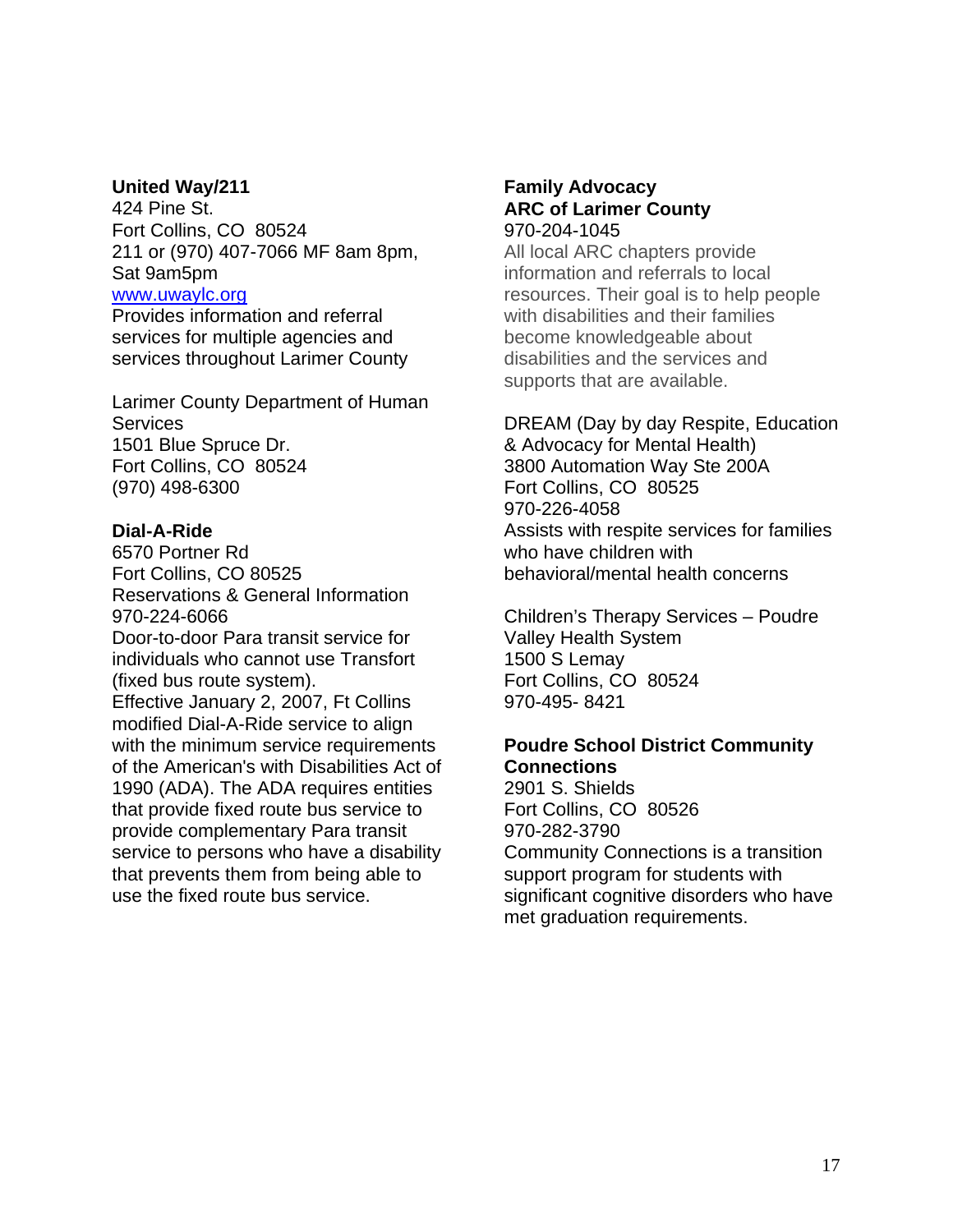#### **Center for Neuro-rehabilitation Services, PC**

1045 Robertson St. Fort Collins, CO 80524 970-493-6667 [http://www.brainrecov.com](http://www.brainrecov.com/)

Provide neuro-rehabilitative services using interdisciplinary approach. Brain Injury Recovery Program provides occupational therapy, speech therapy, cognitive rehabilitation, school re-entry program, vocational therapy.

#### **Center for Community Partnerships**

Colorado State University College of Applied Human Services Department of Occupational Therapy 320 Occupational Therapy Building Fort Collins, CO 80523 970-491-5930

Supports youth with disabilities and families to achieve highest level of independence, self-sufficiency, and satisfaction. New Start Program provides school consultation for students with brain injury.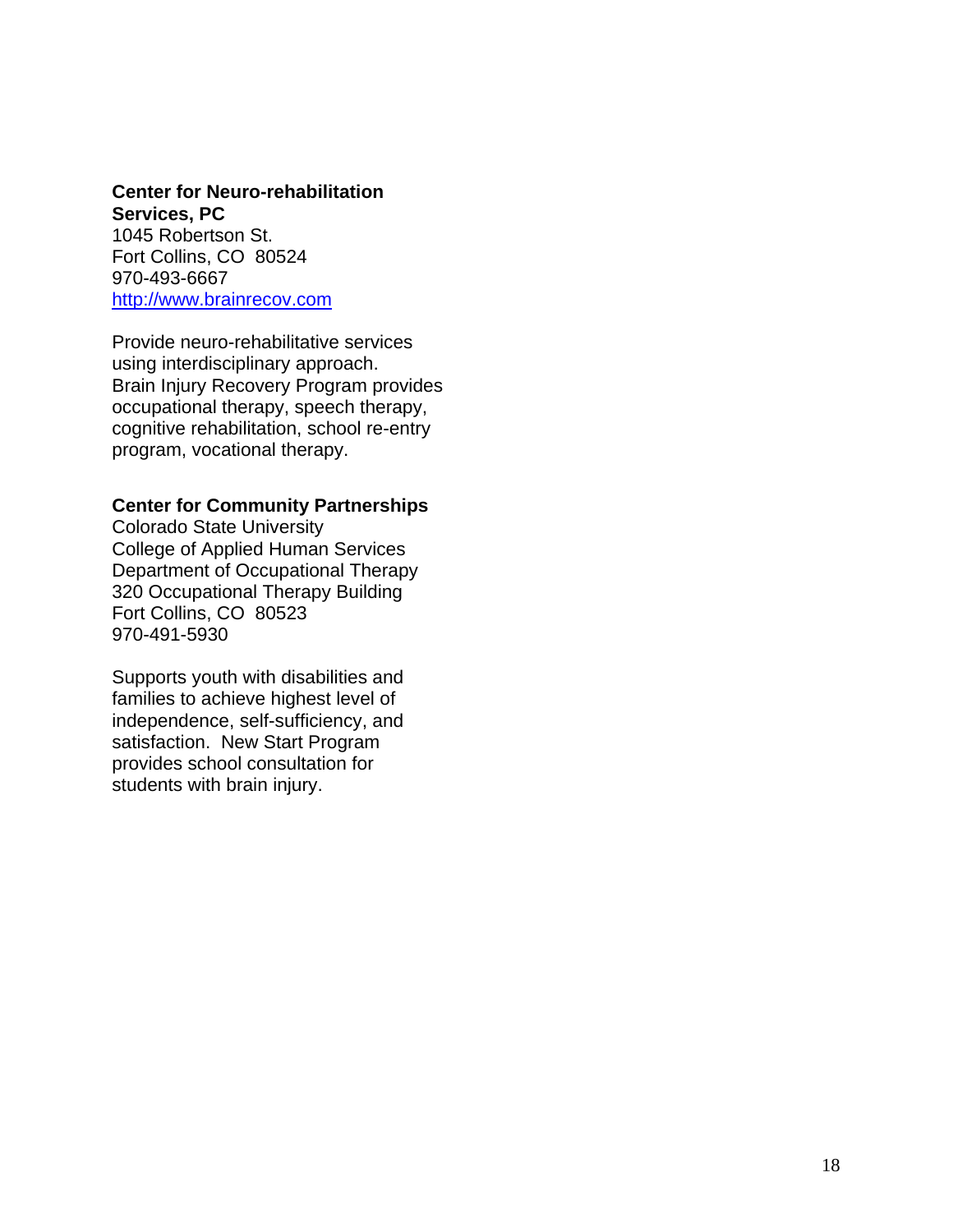# **North East**

#### **Sterling Regional Medical Center**

615 Fairhurst St. Sterling, CO 80751 970-522-0402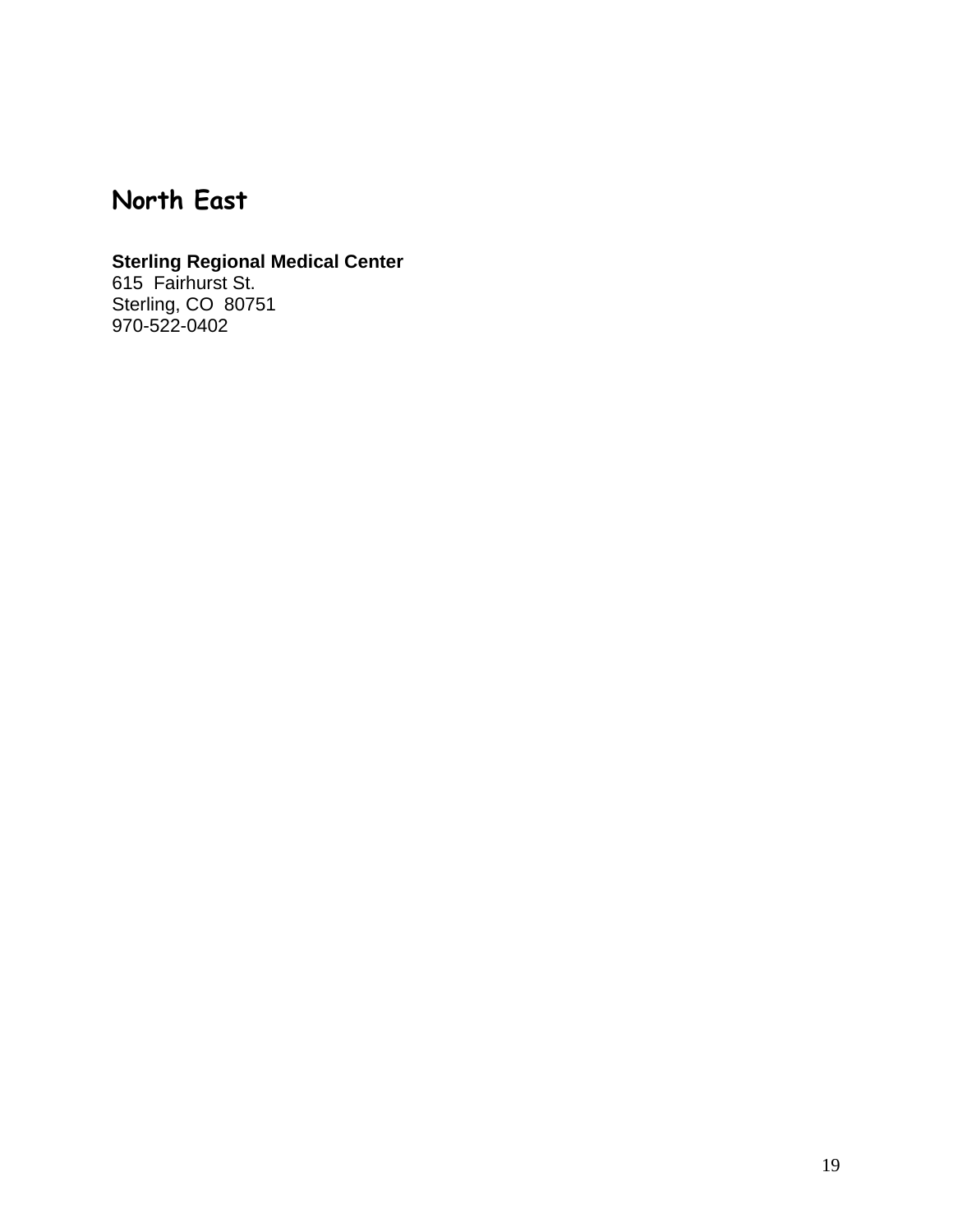# **North West**

#### **Rosanne Iverson, MD**

501 Anglers Drive, Suite 201 Steamboat Springs, CO 80487 970-871-1323

**Independent Life Center** 

PO Box 612 Craig, CO 81626 970-826-0833

#### **Humble Ranch Education and Therapy Center\***

Cheri Trousil PO Box 776290 Steamboat Springs, CO 80477 970-879-3443 [cheri@humbleranch.com](mailto:cheri@humbleranch.com) [humbletherapy.org](http://humbletherapy.org/) \*NARHA Premier Accredited Center Serves ages 3+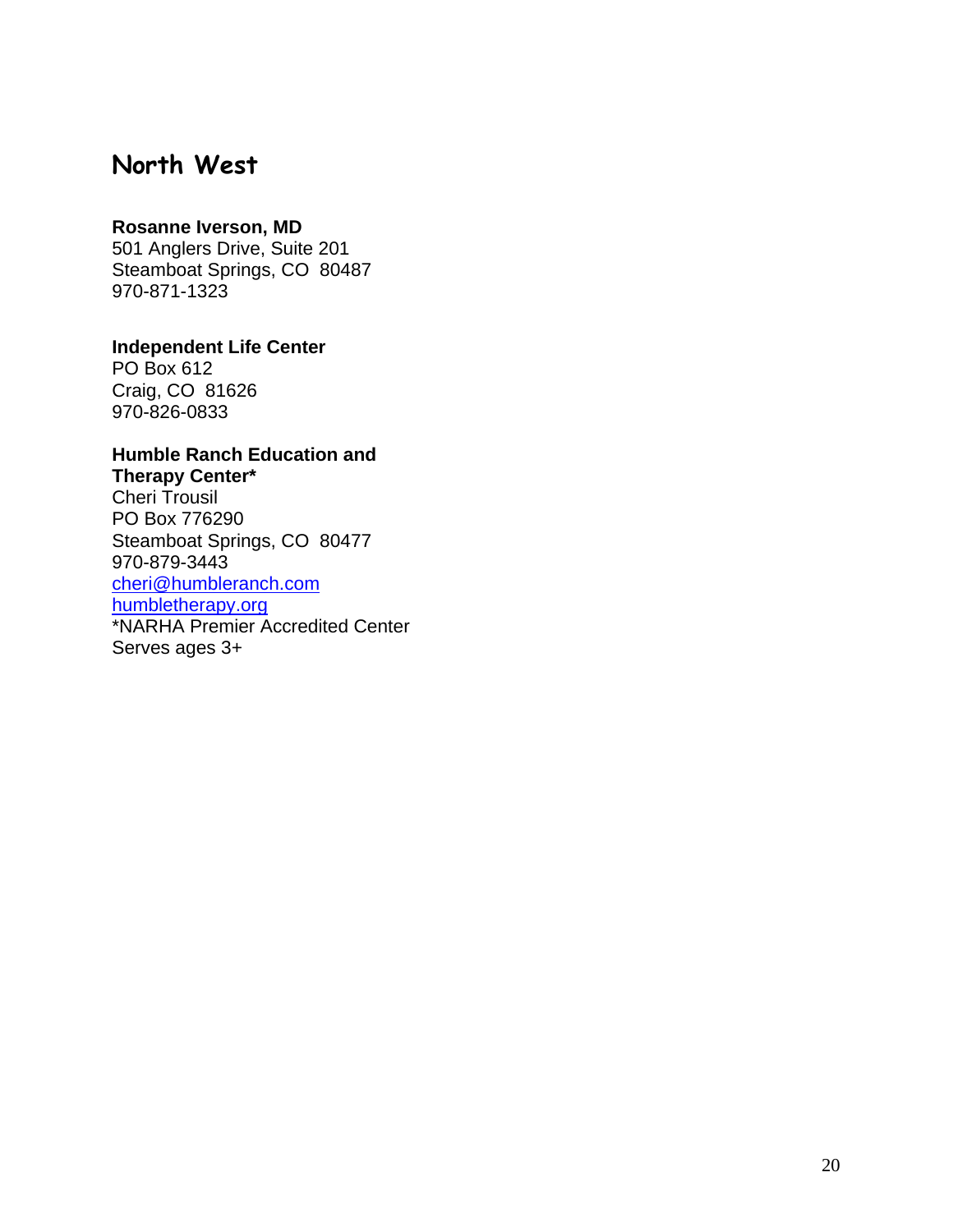# **Pueblo**

#### **Parkview Hospital**

56 McNaughton Rd Pueblo, CO 81001 719-544-9517

#### **James Evans, PhD, P.C.**

402 W. Bijou, Suite C Colorado Springs, CO 80905 719-520-1102

4117 N. Elizabeth Pueblo, CO 81008 719-545-0788

Provides evaluation and treatment to adults and children with TBI. Does not accept Medicaid, but does accept other plans. Cost for a full neuropsychological evaluation, \$600 to \$2,000. Treatment costs, \$85/visit.

#### **Therapeutic Riding and Education Center (TREC)**

[http://www.trectrax.org](http://www.trectrax.org/) 508 East Idledale Drive Pueblo West, Colorado 81007 719-547-8315 Serves children and adults with disabilities though equine facilitated activities, communication, and education.

#### **TREC Therapeutic Riding & Education Center**

Virginia Steckman 508 East Idledale Dr Pueblo West, CO 81007 719-547-8315 [trectrax@msn.com](mailto:trectrax@msn.com) [www.trectrax.org](http://www.trectrax.org/)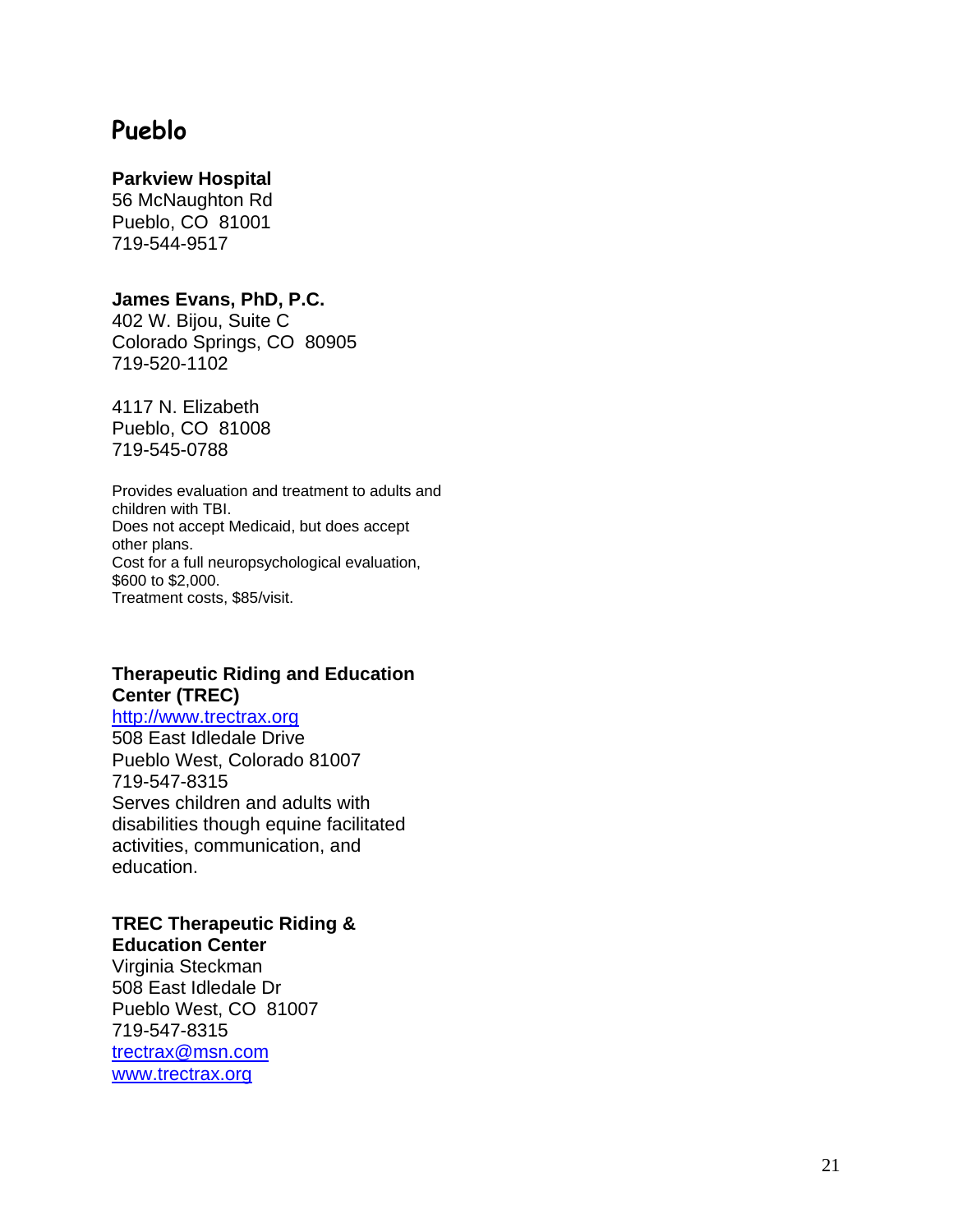# **South Central**

#### **Skyline Vision Clinic**

**Dr. James Bosse**  700 Main St

Canon City, CO 81212 719-275-1523

#### **Fremont County Family Center**

1401 Oak Creek Grade Road Canon City, CO 81212 719-269-1523

#### **Center for Disabilities**

#### **Branch Office**

Gale Schlegel 1016 West Ave, #6 Alamosa, CO 81101 719-589-2224 719-589-5821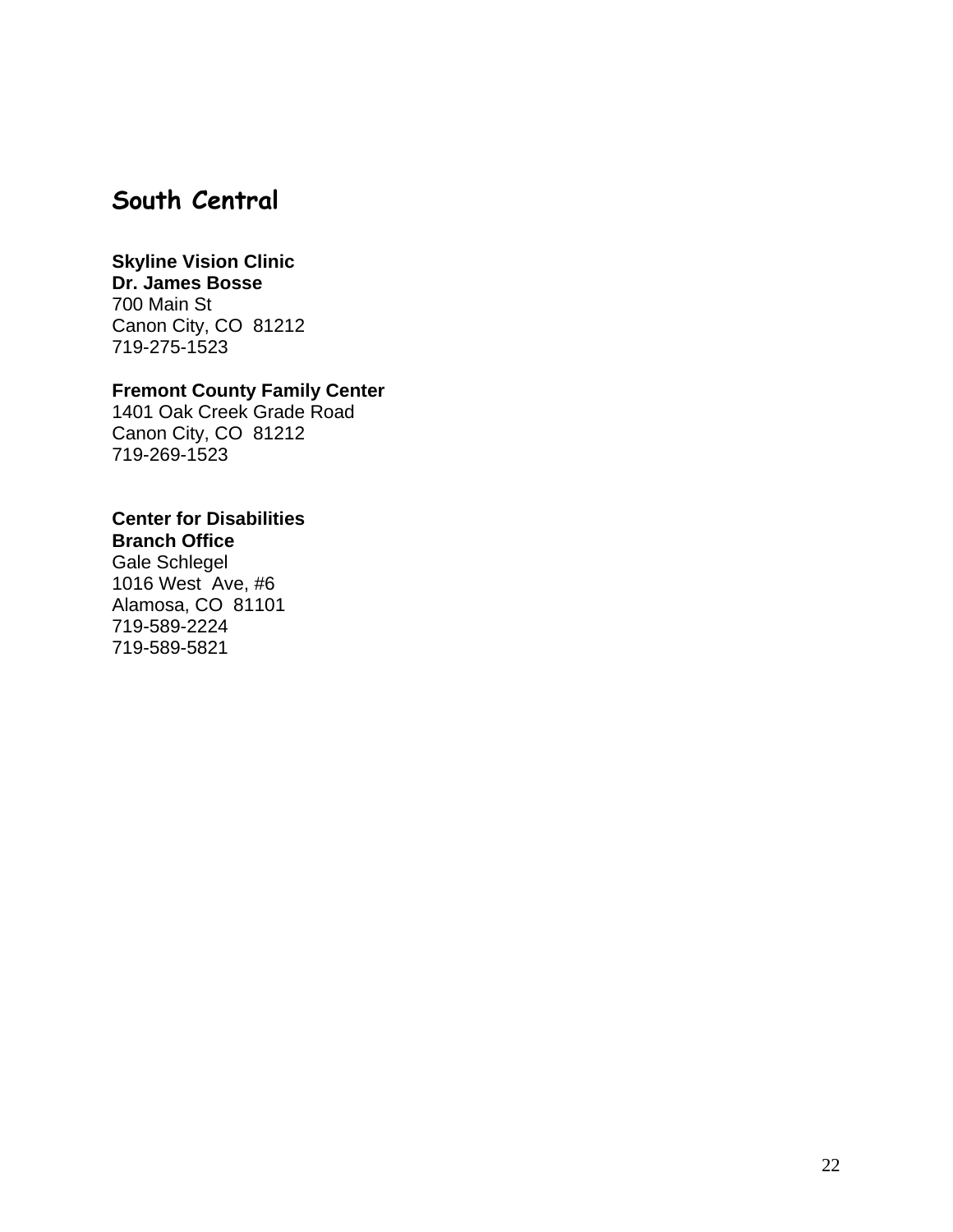# **South West**

#### **Southwest Center for Independence**

835 E 2<sup>nd</sup> Ave, Ste #200 Durango, CO 81301 970-259-1672

#### **Adaptive Sports Association-Durango**

<http://www.asadurango.com/> 125 E 32nd Durango, CO 81301 970-259-0374

Summer and winter sports including skiing, snowboarding, rafting, fishing, kayaking. Works with students to overcome physical and cognitive challenges in a supportive environment.

#### **Cadence Therapeutic Riding**

Ron Tyner PO Box 9009 Durango, CO 81301 970-749-7433 [rtyner@hughes.net](mailto:rtyner@hughes.net) [www.cadenceriding.org](http://www.cadenceriding.org/)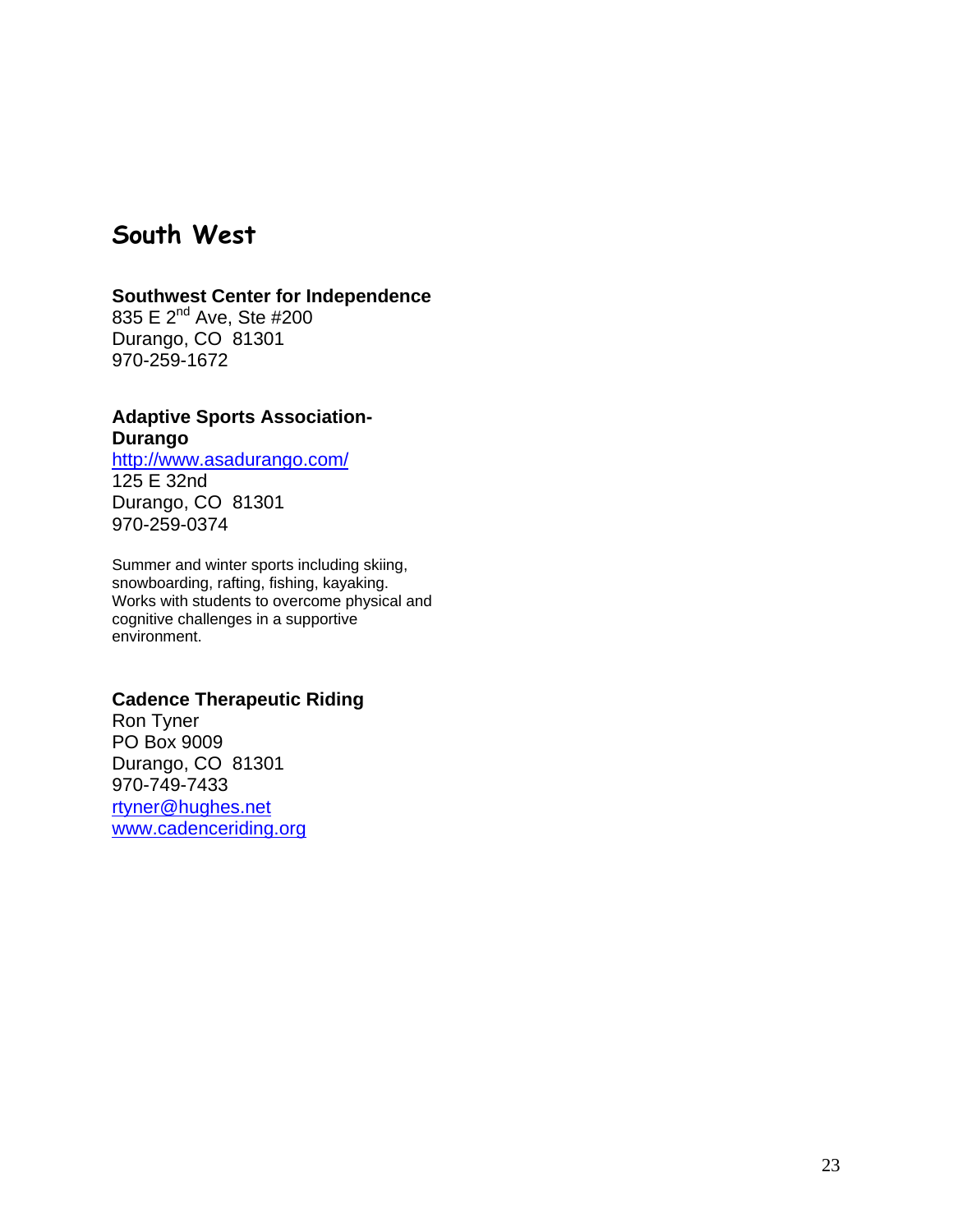# **Western Slope**

#### **Pediatric Associates** (2 Locations)

494 Highway 92 Delta, CO 81416 970-874-7552

947 S.  $5^{th}$  St Montrose, CO 80401 970-249-2421

#### **Edith Johnston, PhD, LPC, CRC, CIBS**  PO BOX 301 Delta, CO 81416 970-216-5753

Provides counseling services, some teaching/treatment for pain management, disability adjustment, acupressure, and uses Brain Gym CDs (stimulate the brain).

#### **Center for Independence**

Mary Lynn McNutt 2087 Hodesha Ct Grand Junction, CO 81503 970-242-6374

#### **Adaptive Sports Center-Crested Butte**

[http://www.adaptivesports.org](http://www.adaptivesports.org/) PO Box 1639 10 Crested Butte Way Crested Butte, CO 81225 970-349-2296 1-866-349-2296

Year-around recreational activities for people with disabilities and their families. Winter activities include ski/snowboard lessons, Nordic adaptive ski and snowshoe lessons, snowmobiling, dog sledding, and hut-trips. Summer activities include mountain biking, hand cycling, rock climbing, a challenge course, whitewater rafting, canoeing and hiking.

#### **Breckenridge Outdoor Education Center**

#### <http://www.boec.org/>

PO Box 697 Breckenridge, CO 80424 970-453-6422 Expands the potential of people with disabilities and special needs through meaningful, educational, and inspiring outdoor experiences. BOEC offers adaptive skiing and snowboarding, wilderness courses, and

#### **Camp Little Tree-Breckenridge, CO**

[http://www.thechildrenshospital.org/cond](http://www.thechildrenshospital.org/conditions/rehab/camps/index.aspx) [itions/rehab/camps/index.aspx](http://www.thechildrenshospital.org/conditions/rehab/camps/index.aspx)

Located at Breckenridge Outdoor Education Center 720-777-1234 1-303-861-6590

For children 8–12 years of age with sensory integration (SI) impairments, learning and/or attention deficits. The 5-day overnight program is staffed by specially trained occupational therapists from The Children's Hospital who use Occupational therapy (OT) and SI principles.

#### **San Juan Riding Program**

Olga Spanoff PO Box 2021 Ridgeway, CO 81432 970-626-3018 970-318-1417 Serves all ages [info@sanjuanridingprogram.com](mailto:info@sanjuanridingprogram.com) [www.sanjuanridingprogram.com](http://www.sanjuanridingprogram.com/)